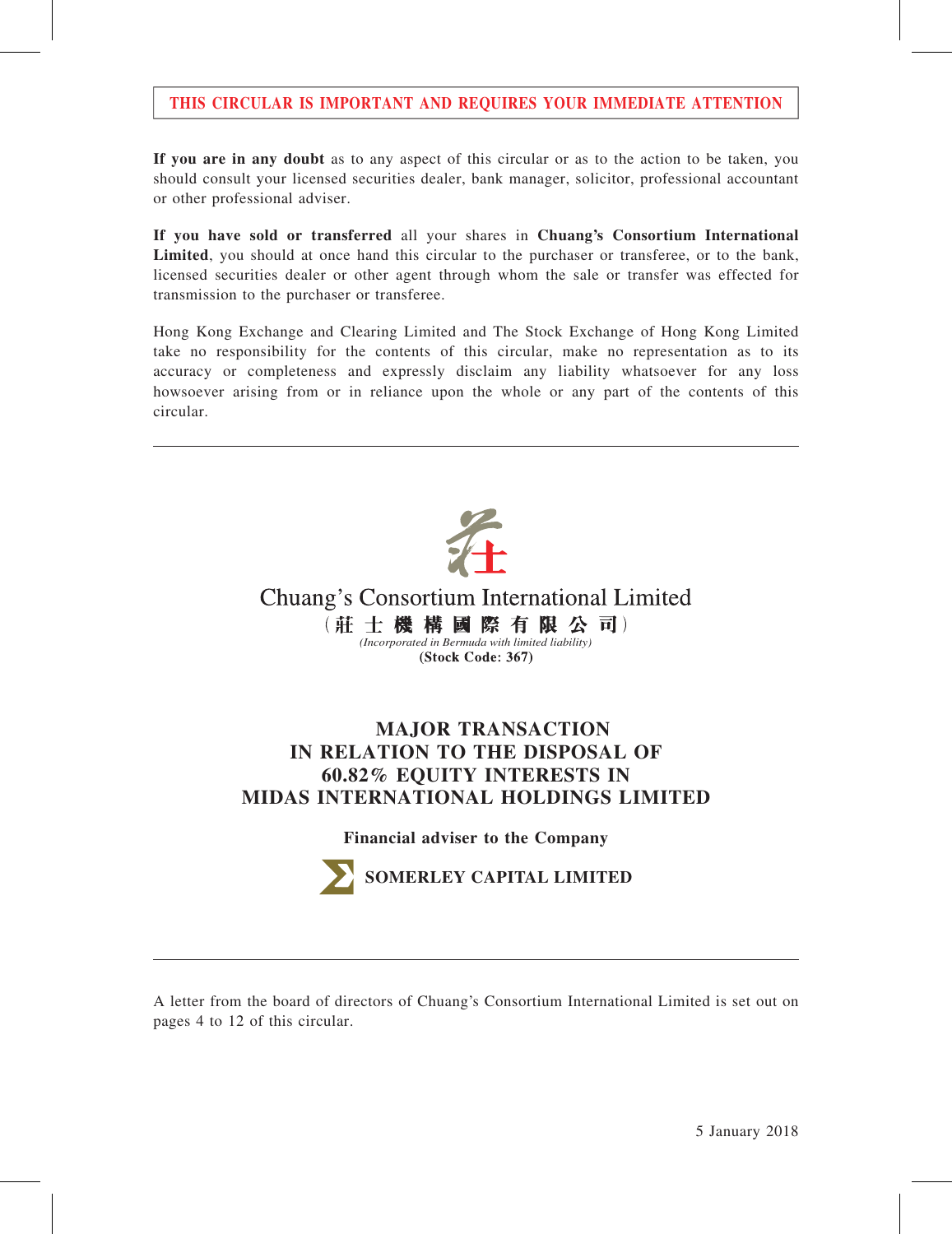# **CONTENTS**

# Page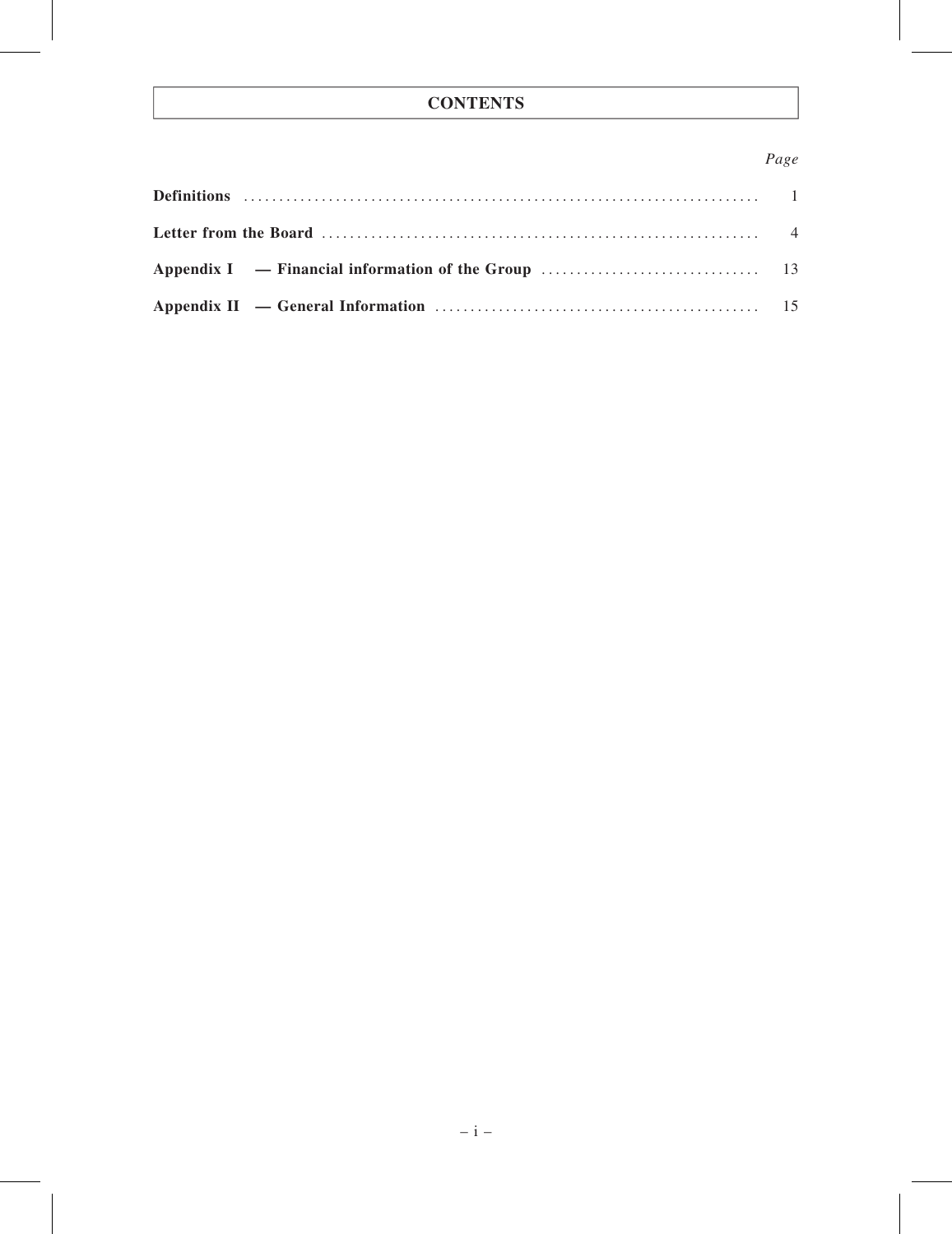# DEFINITIONS

In this circular, the following expressions have the following meanings, unless the context otherwise requires:

| "Board"              | the board of Directors                                                                                                                                                                                                                                                                  |
|----------------------|-----------------------------------------------------------------------------------------------------------------------------------------------------------------------------------------------------------------------------------------------------------------------------------------|
| "Business Day(s)"    | a day (excluding Saturday, Sunday, public holidays in Hong<br>Kong or the PRC and any day on which a tropical cyclone<br>warning no. 8 or above or a "black" rainstorm warning<br>signal is hoisted or remains hoisted in Hong Kong at any<br>time between $9:00$ a.m. and $5:00$ p.m.) |
| "BVI"                | the British Virgin Islands                                                                                                                                                                                                                                                              |
| "Company"            | Chuang's Consortium International Limited, a company<br>incorporated in Bermuda and the shares of which are listed<br>on the Main Board of the Stock Exchange (stock code: 367)                                                                                                         |
| "Completion"         | completion of the sale and purchase of the Sale Shares in<br>accordance with the Sale and Purchase Agreement                                                                                                                                                                            |
| "Completion Date"    | the date on which Completion takes place                                                                                                                                                                                                                                                |
| "Director(s)"        | the director(s) of the Company                                                                                                                                                                                                                                                          |
| "Disposal"           | the disposal of the Sale Shares under the Sale and Purchase<br>Agreement                                                                                                                                                                                                                |
| "Gold Throne"        | Gold Throne Finance Limited, a company incorporated in<br>the BVI and a wholly-owned subsidiary of the Company<br>and the previous controlling shareholder of Midas before<br>Completion                                                                                                |
| "Group"              | the Company and its subsidiaries                                                                                                                                                                                                                                                        |
| "Hong Kong"          | the Hong Kong Special Administrative Region of the PRC                                                                                                                                                                                                                                  |
| "Integrity Fund"     | Integrity Fund Limited Partnership, an exempted limited<br>partnership registered in the Cayman Islands and an<br>investment fund                                                                                                                                                       |
| "Joint Announcement" | the joint announcement issued by the Company, Midas and<br>the Purchaser dated 15 December 2017 in relation to,<br>among other things, the Sale and Purchase Agreement and<br>the Offer                                                                                                 |
| "Kapok Wish"         | Kapok Wish Investment Limited, an exempted company<br>incorporated in the Cayman Islands with limited liability,<br>and the general partner of Integrity Fund                                                                                                                           |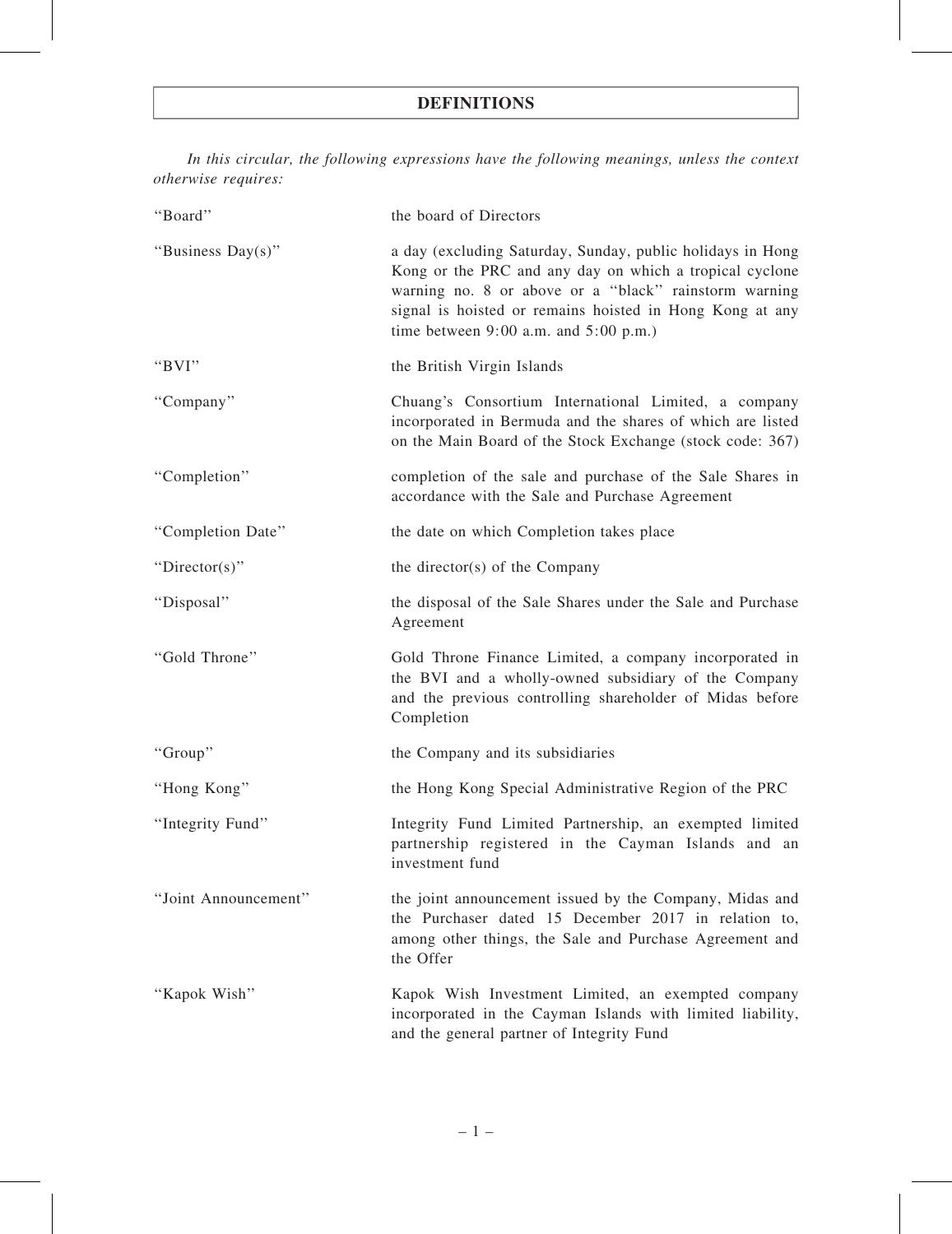# DEFINITIONS

| "Last Trading Day"        | 15 December 2017, being the last trading day on which the<br>Midas Shares were traded on the Stock Exchange on the<br>date of issue and publication of the Joint Announcement                                                                                          |
|---------------------------|------------------------------------------------------------------------------------------------------------------------------------------------------------------------------------------------------------------------------------------------------------------------|
| "Latest Practicable Date" | 3 January 2018, being the latest practicable date prior to the<br>printing of this circular for ascertaining certain information<br>in this circular                                                                                                                   |
| "Listing Rules"           | the Rules Governing the Listing of Securities on the Stock<br>Exchange                                                                                                                                                                                                 |
| "Midas"                   | Midas International Holdings Limited, a company<br>incorporated in the Cayman Islands and the shares of which<br>are listed on the Main Board of the Stock Exchange (stock<br>code: 1172)                                                                              |
| "Midas Group"             | Midas and its subsidiaries                                                                                                                                                                                                                                             |
| "Midas Share(s)"          | ordinary share(s) of HK\$0.10 each in the share capital of<br>Midas                                                                                                                                                                                                    |
| "MOU"                     | the memorandum of understanding (as amended and<br>supplemented by the Supplemental MOU) dated<br>1 September 2017 and entered into by Gold Throne and<br>Integrity Fund regarding the Disposal                                                                        |
| "New Element"             | New Element Investments Limited, an exempted company<br>incorporated in the Cayman Islands with limited liability<br>and the immediate holding company of the Purchaser and a<br>wholly-owned subsidiary of Integrity Fund                                             |
| "Offer"                   | the mandatory unconditional general cash offer to be made<br>by Southwest Securities (HK) Capital Limited for and on<br>behalf of the Purchaser to acquire all of the Offer Shares in<br>accordance with the terms and conditions set out in the<br>Joint Announcement |
| "Offer Share(s)"          | any and all of the issued Midas Share(s) not already owned<br>or agreed to be acquired by the Purchaser and parties acting<br>in concert with it                                                                                                                       |
| "PRC"                     | the People's Republic of China which, for the purpose of<br>this circular, shall exclude Hong Kong, the Macau Special<br>Administrative Region of the PRC and Taiwan                                                                                                   |
| "Purchaser"               | Qingda Developments Limited, a BVI business company<br>incorporated in the BVI and an indirect wholly-owned<br>subsidiary of Integrity Fund                                                                                                                            |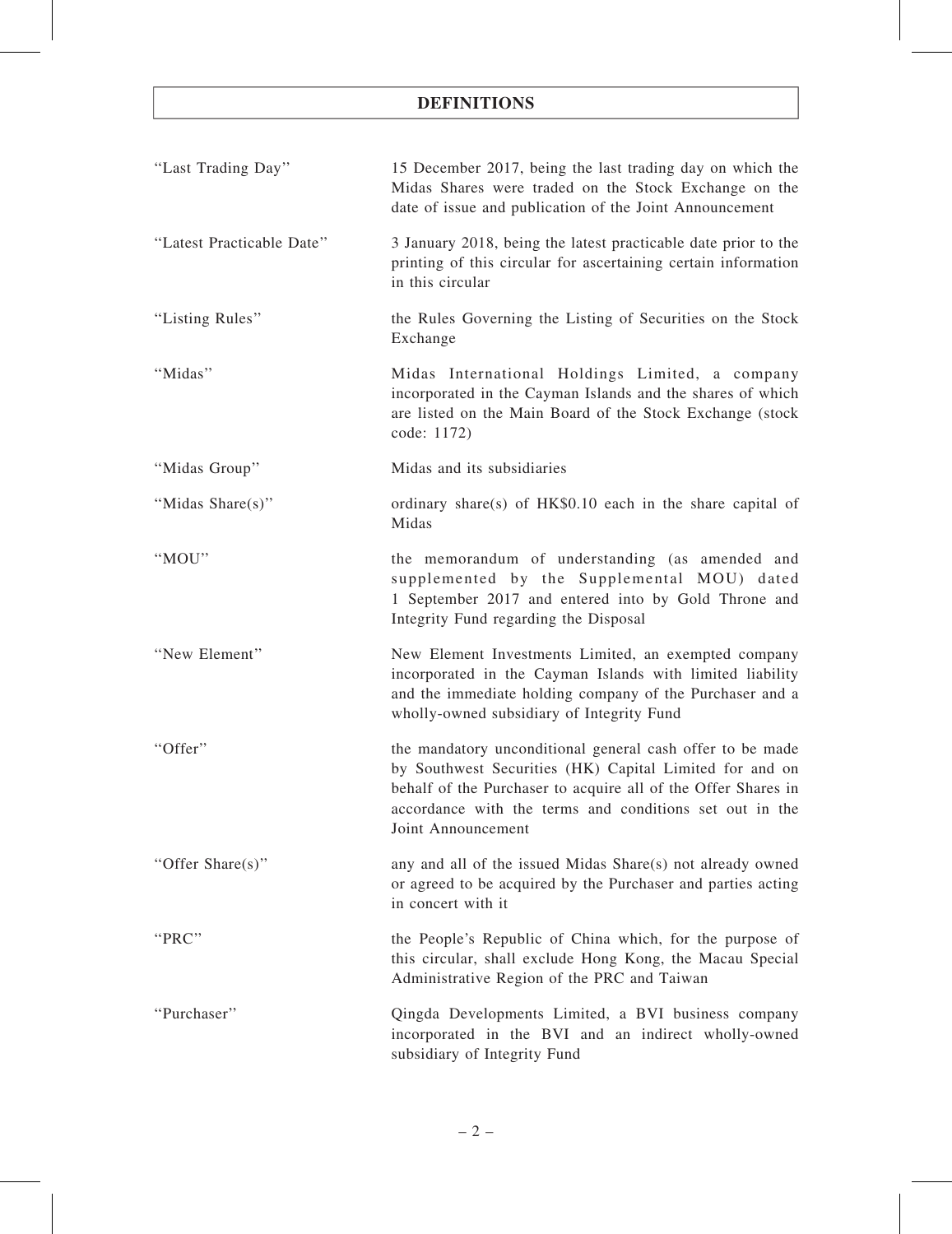# DEFINITIONS

| "Remaining Group"             | the Group other than the Midas Group as contemplated<br>under the Sale and Purchase Agreement                                                                                                                                                               |
|-------------------------------|-------------------------------------------------------------------------------------------------------------------------------------------------------------------------------------------------------------------------------------------------------------|
| "Sale and Purchase Agreement" | the sale and purchase agreement dated 15 December 2017<br>entered into amongst the Purchaser, Gold Throne, Integrity<br>Fund and the Company for the acquisition of the Sale<br>Shares by the Purchaser                                                     |
| "Sale Shares"                 | 2,013,573,887 Midas Shares beneficially owned by Gold<br>Throne prior to Completion and sold to the Purchaser<br>pursuant to the Sale and Purchase Agreement                                                                                                |
| "SFC"                         | the Securities and Futures Commission of Hong Kong                                                                                                                                                                                                          |
| "SFO"                         | the Securities and Futures Ordinance (Chapter 571 of the<br>Laws of Hong Kong)                                                                                                                                                                              |
| "SFund International"         | SFund International Investment Fund Management Limited<br>(廣州基金國際股權投資基金管理有限公司), a company<br>incorporated in Hong Kong with limited liability                                                                                                               |
| "Share(s)"                    | ordinary share(s) of $HK$0.25$ each in the issued share<br>capital of the Company                                                                                                                                                                           |
| "Shareholder(s)"              | holder(s) of the Shares                                                                                                                                                                                                                                     |
| "Stock Exchange"              | The Stock Exchange of Hong Kong Limited                                                                                                                                                                                                                     |
| "Supplemental MOU"            | the supplemental memorandum of understanding dated<br>1 November 2017 entered into by Gold Throne and<br>Integrity Fund regarding the Disposal, details of which are<br>set out in the joint announcement of the Company and<br>Midas dated 1 November 2017 |
| "Takeovers Code"              | the Hong Kong Code on Takeovers and Mergers                                                                                                                                                                                                                 |
| "GBP"                         | British Pound Sterling, the lawful currency of the United<br>Kingdom                                                                                                                                                                                        |
| "HK\$"                        | Hong Kong dollar, the lawful currency of Hong Kong                                                                                                                                                                                                          |
| "MYR"                         | Malaysian Ringgit, the lawful currency of Malaysia                                                                                                                                                                                                          |
| "RMB"                         | Renminbi, the lawful currency of the PRC                                                                                                                                                                                                                    |
| $``\%"$                       | per cent.                                                                                                                                                                                                                                                   |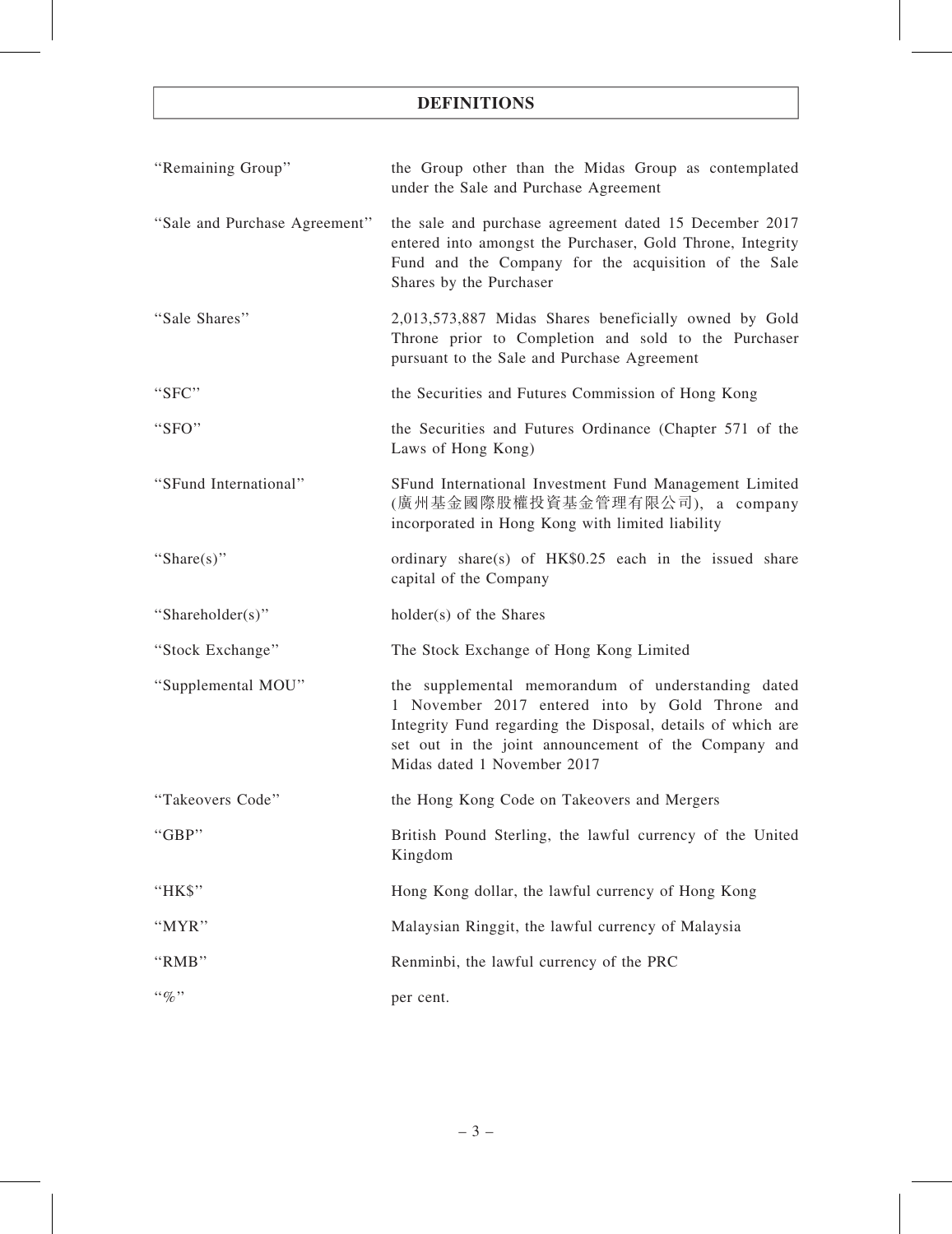

# Chuang's Consortium International Limited

(莊士機構國際有限公司) *(Incorporated in Bermuda with limited liability)*

(Stock Code: 367)

Executive Directors: Mr. Alan Chuang Shaw Swee (Chairman) Mr. Albert Chuang Ka Pun (Vice Chairman) Mr. Chong Ka Fung (Joint Managing Director) Mr. Richard Hung Ting Ho (Joint Managing Director) Mrs. Candy Kotewall Chuang Ka Wai Mr. Wong Chung Wai Mr. Chan Chun Man

Registered office: Clarendon House 2 Church Street Hamilton HM11 Bermuda

Principal office in Hong Kong: 25th Floor Alexandra House 18 Chater Road Central Hong Kong

Independent Non-Executive Directors: Mr. Abraham Shek Lai Him, G.B.S., J.P. Mr. Fong Shing Kwong Mr. Yau Chi Ming Mr. David Chu Yu Lin, S.B.S., J.P. Mr. Tony Tse Wai Chuen, B.B.S.

5 January 2018

To the Shareholders,

Dear Sir or Madam,

# MAJOR TRANSACTION IN RELATION TO THE DISPOSAL OF 60.82% EQUITY INTERESTS IN MIDAS INTERNATIONAL HOLDINGS LIMITED

#### INTRODUCTION

The Purchaser, the Company and Midas jointly announced that on 15 December 2017 (after trading hours of the Stock Exchange), Gold Throne as seller and the Purchaser as purchaser entered into the Sale and Purchase Agreement, pursuant to which the Purchaser has conditionally agreed to acquire and Gold Throne has conditionally agreed to sell and procure the sale of the Sale Shares.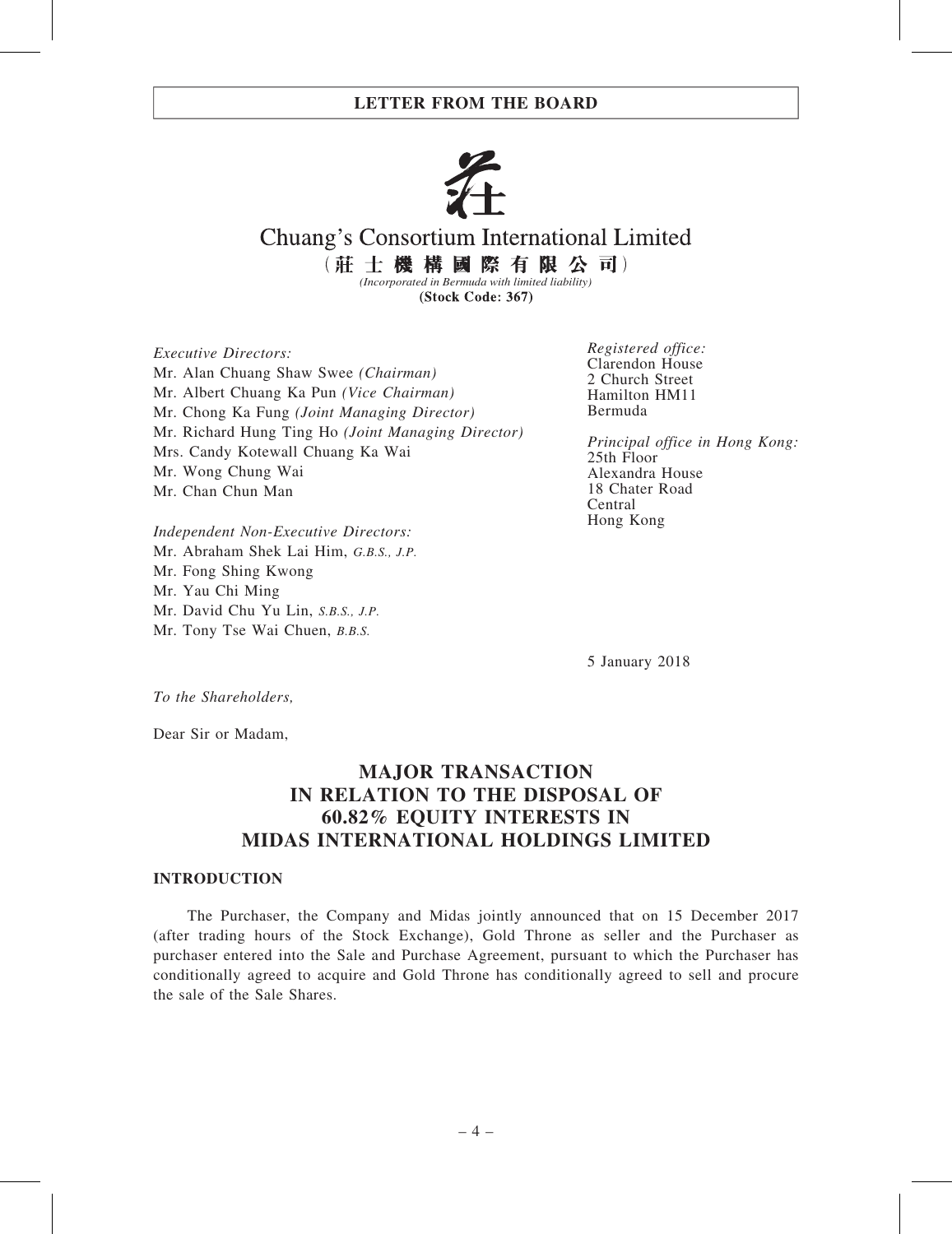As the highest applicable percentage ratio (as defined under the Listing Rules) in respect of the Disposal is above 25% but less than 75%, the Disposal constitutes a major transaction for the Company and is therefore subject to the notification, announcement and shareholders' approval requirements under Chapter 14 of the Listing Rules.

To the best of the knowledge, information and belief of the Directors having made all reasonable enquiries, none of the Shareholders has a material interest in the Disposal. Accordingly, no Shareholders would be required to abstain from voting if the Company were to convene a general meeting for approving the Disposal. Pursuant to Rule 14.44 of the Listing Rules, in lieu of holding a general meeting, shareholders' written approval has been obtained on the date of the Sale and Purchase Agreement from a closely allied group of Shareholders approving the Disposal. As such, the Company is not required to convene a special general meeting for this purpose.

The purpose of this circular is to give you further information on the Disposal and other information as required under the Listing Rules.

#### THE SALE AND PURCHASE AGREEMENT

#### Date

15 December 2017

#### Parties

- (i) the Purchaser, as the purchaser;
- (ii) Gold Throne, as the vendor;
- (iii) Integrity Fund, as the purchaser's guarantor to guarantee the performance of the Purchaser under the Sale and Purchase Agreement; and
- (iv) the Company, as the vendor's guarantor to guarantee the performance of Gold Throne under the Sale and Purchase Agreement.

To the best of the Directors' knowledge, information and belief having made all reasonable enquires, the Purchaser and Integrity Fund and their ultimate beneficial owners are third parties independent of and not connected with the Company, Midas and their respective connected persons. The ultimate beneficial owners of the general partner of Integrity Fund are Guangzhou Industry Investment Fund Management Co., Ltd\* (廣州產業投資基金管理有限公 司), a PRC state-owned enterprise, Ms. Li Li and Ms. Chen Liying. The ultimate beneficial owners of the limited partners of Integrity Fund are Mr. Zeng Dazhang and Mr. Wang Xiqiang. Information on the Purchaser, Integrity Fund and their ultimate beneficial owners are set out in the section headed ''Information on the Purchaser'' below.

<sup>\*</sup> For identification purposes only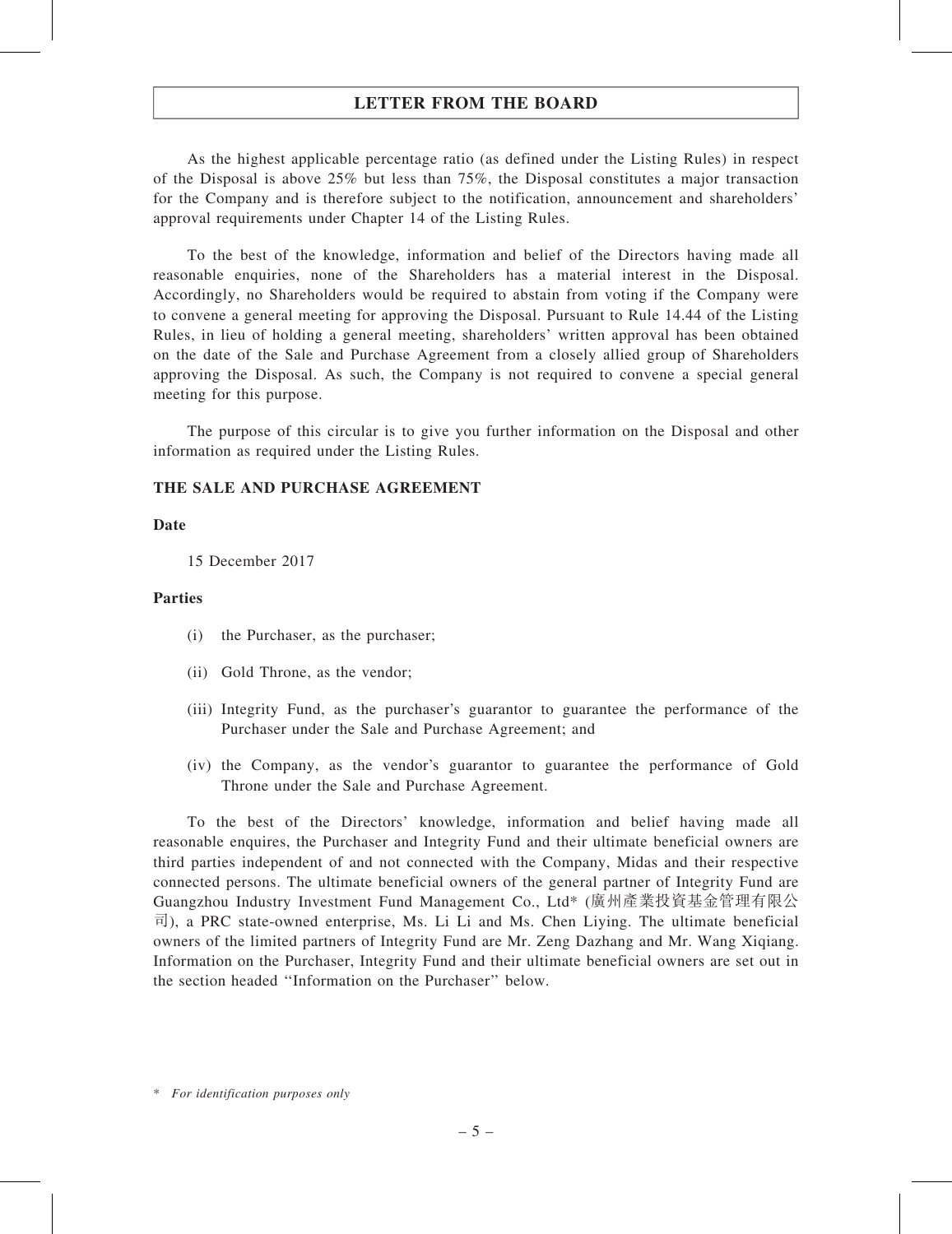#### Sale Shares and the consideration

Pursuant to the terms of the Sale and Purchase Agreement, the Purchaser has conditionally agreed to acquire and Gold Throne has conditionally agreed to sell and procure the sale of the Sale Shares, being 2,013,573,887 Midas Shares, free from all encumbrances and together with all rights attaching to them as at the Completion Date and thereafter, including all rights to any dividend or other distribution declared, made or paid, the record date of which is on or after the Completion Date. For the avoidance of doubt, Gold Throne shall not be entitled to any right attaching to, or distribution declared, made or paid to, any of the Sale Shares, where the record date of such right or distribution (whether or not in the form of cash) is on or after the Completion Date. The Sale Shares represent approximately 60.82% of the entire issued share capital of Midas as at the Latest Practicable Date.

The consideration for the Sale Shares is HK\$789,320,963.70, equivalent to approximately HK\$0.392 per Sale Share, which was determined following arm's length negotiations between the Purchaser and Gold Throne after taking into account, among other things, (i) the consolidated net asset value of the Midas Group; (ii) the prevailing market price of the Midas Shares; and (iii) the fact that the Purchaser can obtain a controlling interest in Midas after Completion. The consideration was paid in cash by the Purchaser in the following manner:

- (i) an aggregate sum of HK\$80 million was deposited by Integrity Fund with the legal adviser of Gold Throne (the ''Escrow Agent'') as earnest money pursuant to the terms of the MOU and the Supplemental MOU. The Purchaser had on the date of the Sale and Purchase Agreement procured Integrity Fund to instruct the Escrow Agent to release such earnest money to Gold Throne as deposit for the Sale Shares; and
- (ii) the remaining balance of HK\$709,320,963.70 was paid by the Purchaser to Gold Throne upon Completion on 19 December 2017.

#### Comparisons of value

The consideration for the Sale Shares which is equivalent to HK\$0.392 per Sale Share represents:

- (i) a discount of approximately 4.4% to the closing price of HK\$0.410 per Midas Share as quoted on the Stock Exchange on the Latest Practicable Date;
- (ii) a premium of approximately 1.8% over the closing price of HK\$0.385 per Midas Share as quoted on the Stock Exchange on the Last Trading Day;
- (iii) a premium of approximately 4.8% over the average of the closing prices of the Midas Shares as quoted on the Stock Exchange for the five (5) consecutive trading days up to and including the Last Trading Day of HK\$0.374 per Midas Share;
- (iv) a premium of approximately 5.7% over the average of the closing prices of the Midas Shares as quoted on the Stock Exchange for the ten (10) consecutive trading days up to and including the Last Trading Day of HK\$0.371 per Midas Share;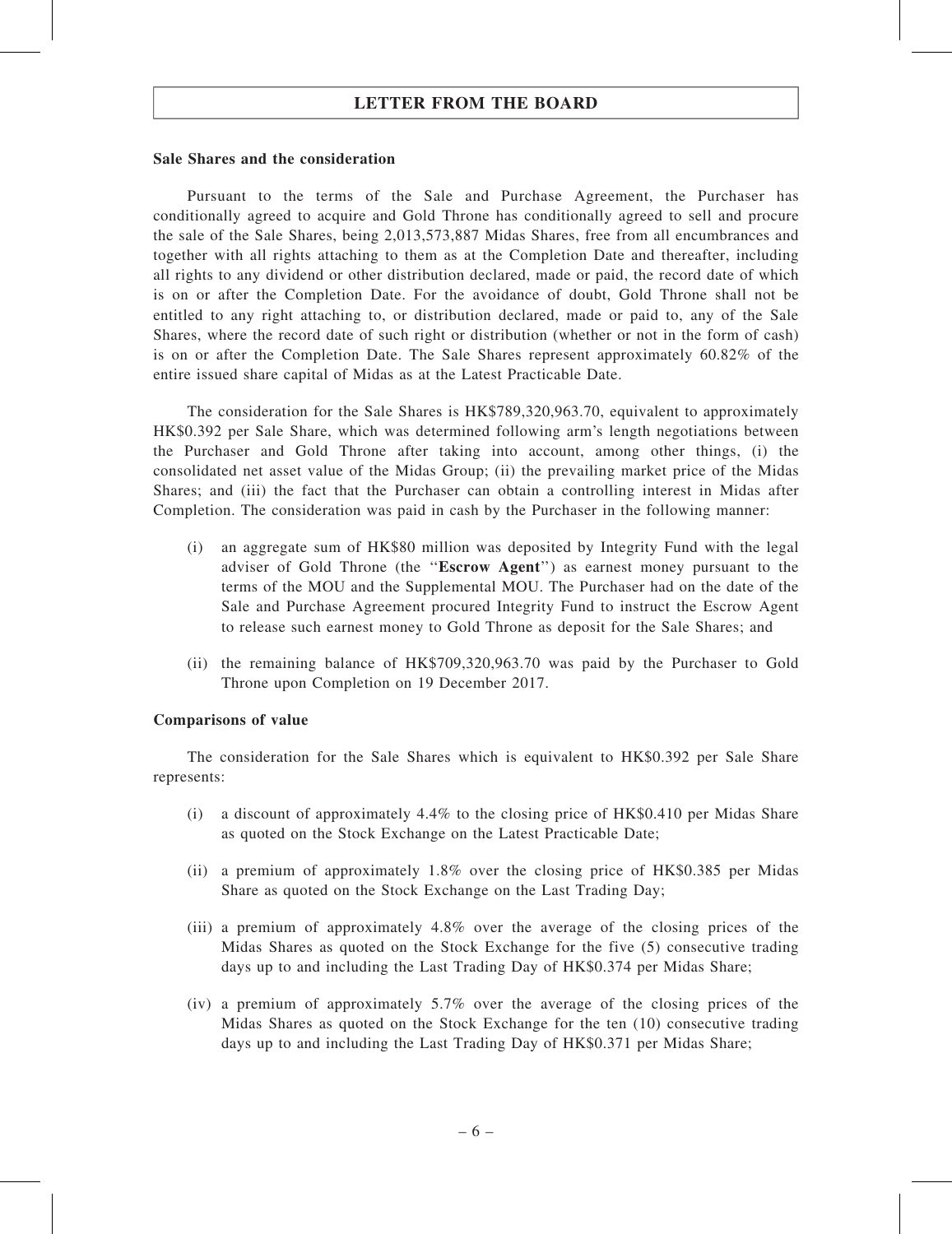- (v) a premium of approximately 5.1% over the average of the closing prices of the Midas Shares as quoted on the Stock Exchange for the thirty (30) consecutive trading days up to and including the Last Trading Day of HK\$0.373 per Midas Share;
- (vi) a premium of approximately 102.1% over the audited consolidated net asset value attributable to shareholders per Midas Share as at 31 March 2017 of approximately HK\$0.194 per Midas Share based on 3,310,812,417 Midas Shares in issue as at the Latest Practicable Date; and
- (vii) a premium of approximately 109.6% over the unaudited consolidated net asset value attributable to shareholders per Midas Share as at 30 September 2017 of approximately HK\$0.187 per Midas Share based on 3,310,812,417 Midas Shares in issue as at the Latest Practicable Date.

#### Conditions precedent

Completion is conditional upon the following conditions precedent being fulfilled or waived (as the case may be):

- (i) the warranties given by Gold Throne under the Sale and Purchase Agreement remaining true, accurate and complete in all material respects and not misleading in any material aspects as at the date of the Sale and Purchase Agreement and as at Completion and Gold Throne and/or the Company not having breached any terms of the Sale and Purchase Agreement and their undertakings provided thereunder in any material respects;
- (ii) the Midas Shares remaining listed and traded on the Stock Exchange (save for the temporary trading halt as a result of the transactions contemplated under the Sale and Purchase Agreement or trading halt being not more than 5 consecutive trading days) from the date of the Sale and Purchase Agreement to the Completion Date and neither the Stock Exchange nor the SFC having indicated that the trading of the Midas Shares on the Stock Exchange will possibly be withdrawn after Completion or that it will object to the continued listing of the Midas Shares on the Stock Exchange due to the Completion or any terms of the Sale and Purchase Agreement (and/or any other matters) on or before the Completion Date;
- (iii) at the Completion Date, no person (other than the parties to the Sale and Purchase Agreement and their respective associates) having obtained a binding order from any regulatory authority or instituting a legal action to restrict or prohibit any party from completing the Sale and Purchase Agreement or seeking to claim damages pursuant to the Sale and Purchase Agreement and the Sale and Purchase Agreement and the transactions contemplated thereunder having been in compliance with applicable laws and regulations;
- (iv) all permits, consents, approvals or authorisations (including but not limited to the SFC and/or the Stock Exchange and/or the requirements under the Takeovers Code and the approval for issuance of the Joint Announcement) necessary for the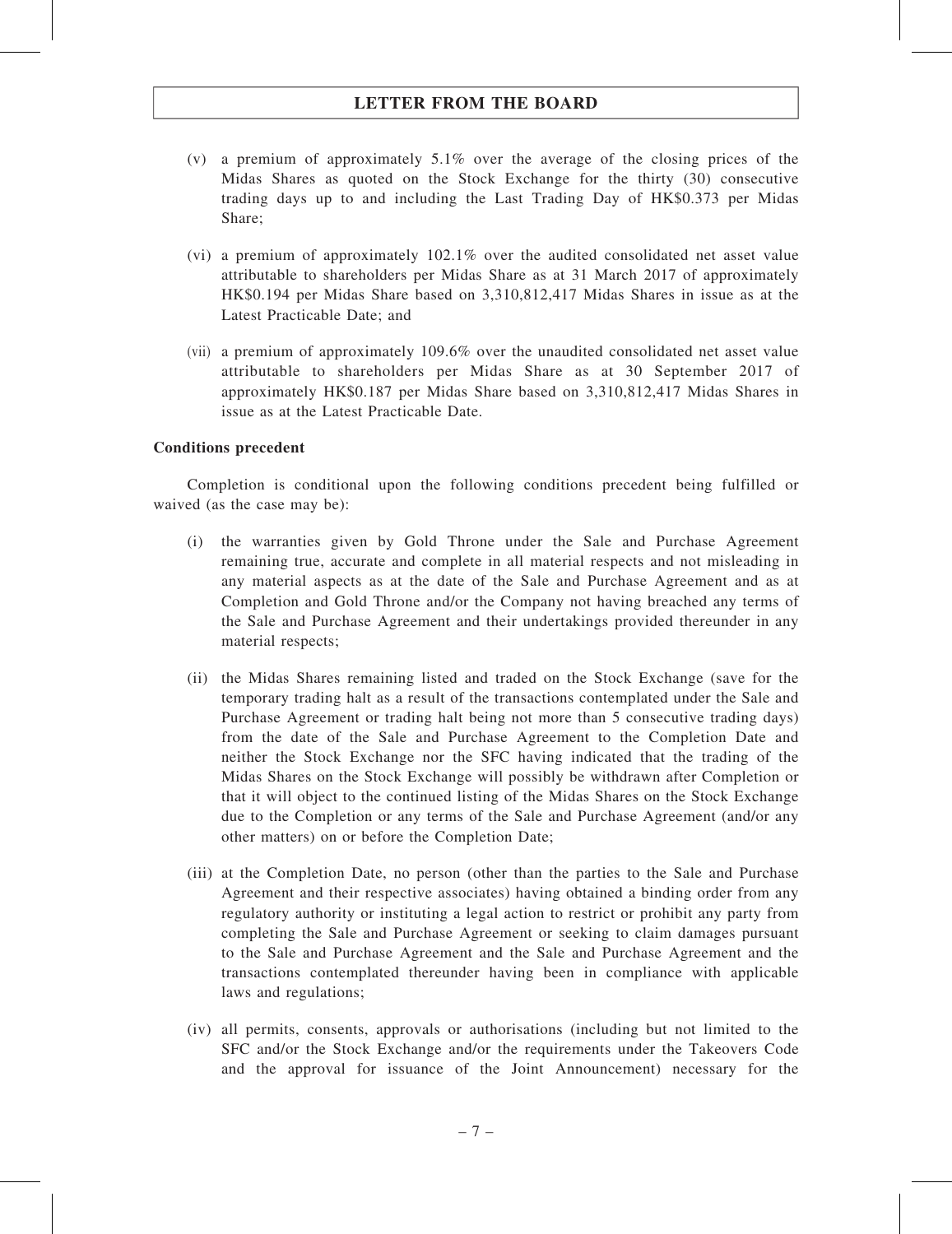consummation of the transactions contemplated under the Sale and Purchase Agreement having been obtained by Gold Throne, the Company and the Midas Group from the Midas Group's creditors and shareholders and/or governmental authority or regulatory body (including the relevant bodies in Hong Kong, the PRC, the Cayman Islands, Bermuda and the BVI) and remaining in full force and effect as at the Completion Date; and

(v) there having been no occurrence of any event which would have a material adverse effects on the Midas Group since the date of the Sale and Purchase Agreement.

All the conditions precedent are incapable of being waived (except conditions (i) and (v) above which can be waived by the Purchaser). All the conditions precedent were fulfilled and the Disposal was completed on 19 December 2017.

#### Other terms

(i) Pursuant to the Sale and Purchase Agreement, Gold Throne and the Company have guaranteed and undertaken to the Purchaser that the Midas Group's consolidated net asset value as at the Completion Date (i.e. 19 December 2017) (the "Completion NAV Amount'') shall not be less than HK\$618,000,000 (the ''Agreed NAV Amount''). If the Completion NAV Amount is less than the Agreed NAV Amount, Gold Throne shall compensate the Purchaser by paying an amount equal to the shortfall between the Agreed NAV Amount and the Completion NAV Amount, multiplied by the shareholding percentage of the Purchaser in Midas immediately following the close of the Offer.

As at the Latest Practicable Date, pursuant to the terms of the Sale and Purchase Agreement, the Completion NAV Amount is yet to be determined. However, on the basis of current information available and to the best of the knowledge of the Directors, the Completion NAV Amount will not have any material difference from the Agreed NAV Amount.

(ii) Pursuant to the sale and purchase agreement entered into between Midas and Chuang's China Investments Limited (''Chuang's China'') on 21 January 2017, Chuang's China shall transfer the entire equity interest in Ever Union Limited to Midas within three years after completion (the ''Ever Union Completion''). Ever Union Limited will hold certain properties in Changsha, the PRC (the ''Properties''). As at the Latest Practicable Date, the Ever Union Completion is yet to take place. Gold Throne has undertaken to the Purchaser that, in the event the appraised value of the Properties as at the Ever Union Completion is higher than their aggregate values as stated in the Sale and Purchase Agreement, Gold Throne shall compensate the Purchaser by paying an amount in cash equal to such difference multiplied by the shareholding percentage of the Purchaser in Midas immediately following the close of the Offer.

#### Completion

Completion shall take place on or before the fifth Business Day after the date of the Joint Announcement when all conditions precedent are being fulfilled or waived (as the case may be) or any other date as agreed by the parties in writing.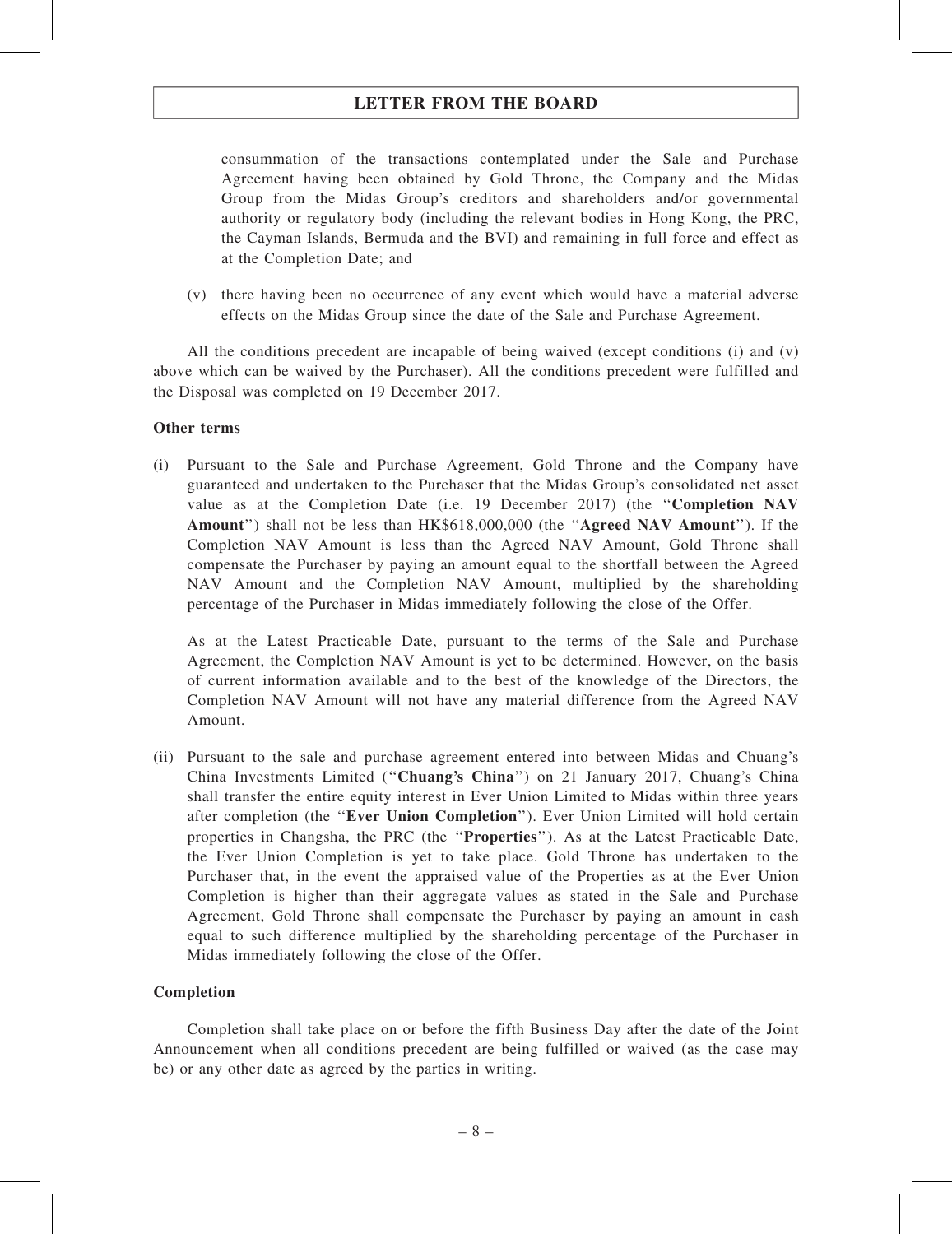The Disposal was completed on 19 December 2017 and a joint announcement in respect of the Completion was issued by the Company, Midas and the Purchaser on 19 December 2017.

Upon Completion, the Midas Group ceased to be subsidiaries of the Group.

#### INFORMATION ON MIDAS

Midas was incorporated in the Cayman Islands with limited liability and its shares are listed on the Main Board of the Stock Exchange (stock code: 1172). Midas is an indirect nonwholly-owned subsidiary of and owned as to approximately 60.82% by the Group as at the date of the Sale and Purchase Agreement.

The Midas Group is principally engaged in manufacturing and trading of printed products, property business, securities investment and trading business and information technology business.

The following table sets out a summary of certain financial information of the Midas Group for the two financial years ended 31 March 2016 and 2017 and for the six months ended 30 September 2017:

|                                   |               |                   | Six months          |
|-----------------------------------|---------------|-------------------|---------------------|
|                                   | Year ended    | <b>Year ended</b> | ended               |
|                                   | 31 March      | 31 March          | <b>30 September</b> |
|                                   | 2016          | 2017              | 2017                |
|                                   | HK\$'000      | HK\$'000          | HK\$'000            |
|                                   | (audited)     | (audited)         | (unaudited)         |
| Revenues and net gain             | 233,681       | 197,630           | 116,535             |
| Gross profit                      | 55,047        | 64,342            | 34,820              |
| Profit before taxation            | 95,254        | 8,545             | 3,257               |
| Profit for the year/period from   |               |                   |                     |
| continuing operations             | 95,254        | 8,431             | 3,151               |
| (Loss)/profit for the year/period |               |                   |                     |
| from discontinued operation       | (2,649)       | 41,976            |                     |
| Profit for the year/period        | 92,605        | 50,407            | 3,151               |
|                                   |               |                   | As at               |
|                                   | As at         | As at             | <b>30 September</b> |
|                                   | 31 March 2016 | 31 March 2017     | 2017                |
|                                   | HK\$'000      | HK\$'000          | HK\$'000            |

| Total assets      | 920,085 | 819.679 | 932.974 |
|-------------------|---------|---------|---------|
| Total liabilities | 219.802 | 177.421 | 315.339 |
| Net assets        | 700,283 | 642.258 | 617,635 |

(audited) (audited) (unaudited)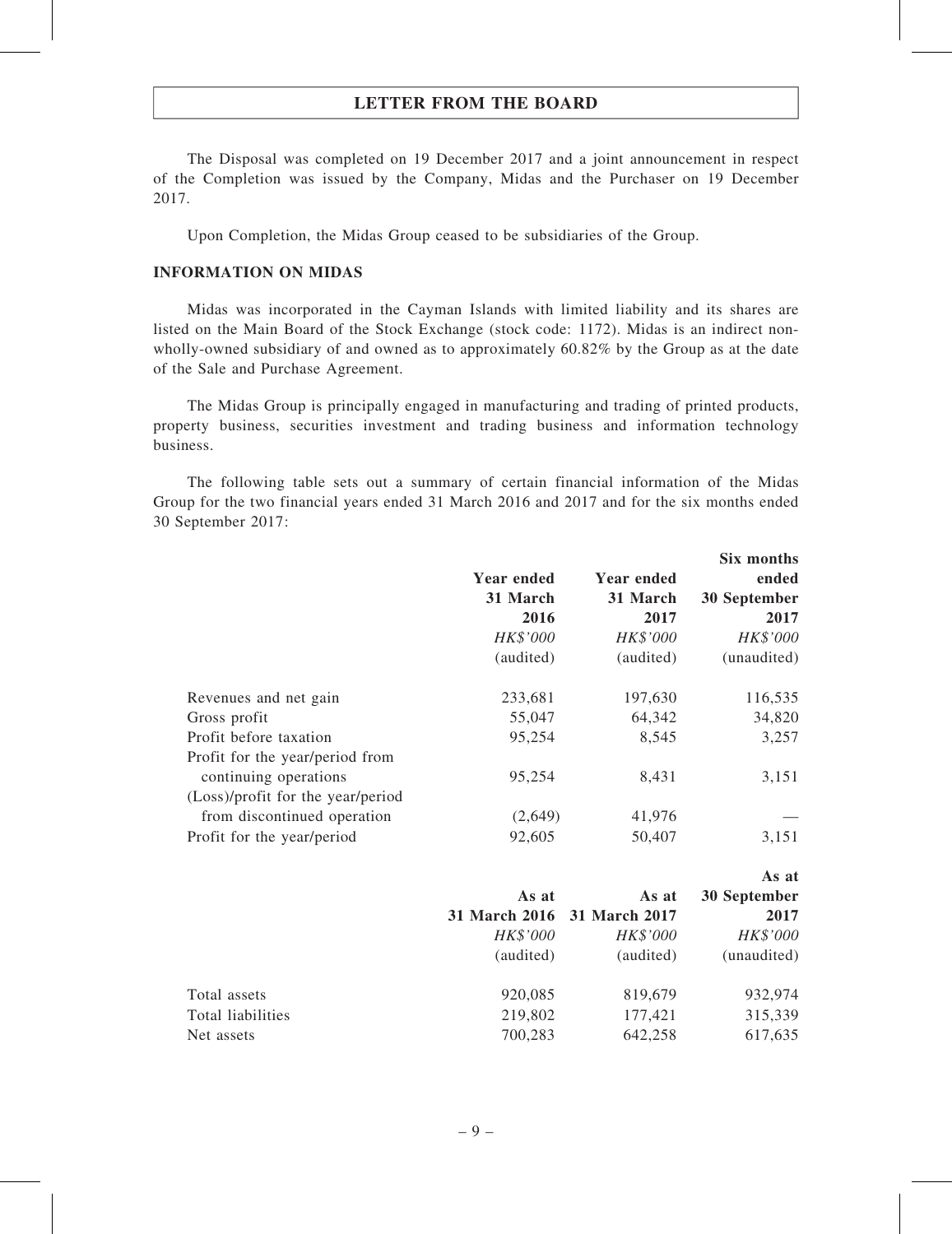#### INFORMATION ON GOLD THRONE

Gold Throne, a company incorporated in the BVI with limited liability, is a wholly-owned subsidiary of the Company. Its principal activity is investment holding. As at the date of the Sale and Purchase Agreement, it held 2,013,573,887 Midas Shares (representing approximately 60.82% of all the issued Midas Shares).

#### INFORMATION ON THE PURCHASER

The Purchaser is incorporated in the BVI on 3 July 2017 with limited liability and is indirectly wholly-owned by Integrity Fund through New Element. Kapok Wish is established on 5 May 2017 and is the general partner of Integrity Fund which has the rights and powers to manage and administer the affairs of Integrity Fund and those of the Purchaser. Xinsheng International Holding Limited and Grand Generation Belief Virtue Investment Limited are the limited partners of Integrity Fund. Xinsheng International Holding Limited was incorporated in the BVI and is wholly-owned by Mr. Zeng Dazhang. Grand Generation Belief Virtue Investment Limited was incorporated in the BVI and is wholly-owned by Mr. Wang Xiqiang.

Kapok Wish is owned as to 40% by Shining Orient Investment Limited (''Shining Orient"), 30% by Ally Cosmo Group Limited ("Ally Cosmo") and 30% by Juye Investments Limited ("Juye Investments"). Ally Cosmo and Juye Investments are wholly-owned by Ms. Li Li and Ms. Chen Liying, respectively. Shining Orient is owned as to 100% by Pioneer Fund Limited Partnership, whose general partner is Higher Cycle Investment Limited (''Higher Cycle''). Higher Cycle is wholly-owned by SFund International.

SFund International is indirectly wholly-owned by Guangzhou Industry Investment Fund Management Co., Ltd\* (廣州產業投資基金管理有限公司), a PRC state-owned enterprise.

#### FINANCIAL EFFECTS OF THE DISPOSAL TO THE GROUP

#### Earnings

Based on (i) the unaudited consolidated net asset value of the Midas Group attributable to the Group as at 30 September 2017; and (ii) the consideration for the Sale Shares, it is estimated that the Company will record a net gain of approximately HK\$360 million (subject to audit) as a result of the Disposal. Such net gain has also taken into account the estimated expenses (including stamp duty, professional fees and commission) in relation to the Disposal and the realisation of exchange reserve. However, the actual gain of the Disposal to be recognised by the Group will be subject to the then financial position of the Midas Group upon Completion.

#### Assets and liabilities

Given that the Disposal is expected to generate an estimated net gain of approximately HK\$360 million (subject to audit) to the Group, the consolidated net asset value attributable to equity holders of the Company is expected to increase by approximately HK\$360 million (subject to audit) upon Completion. On the above basis and based on the unaudited

<sup>\*</sup> For identification purposes only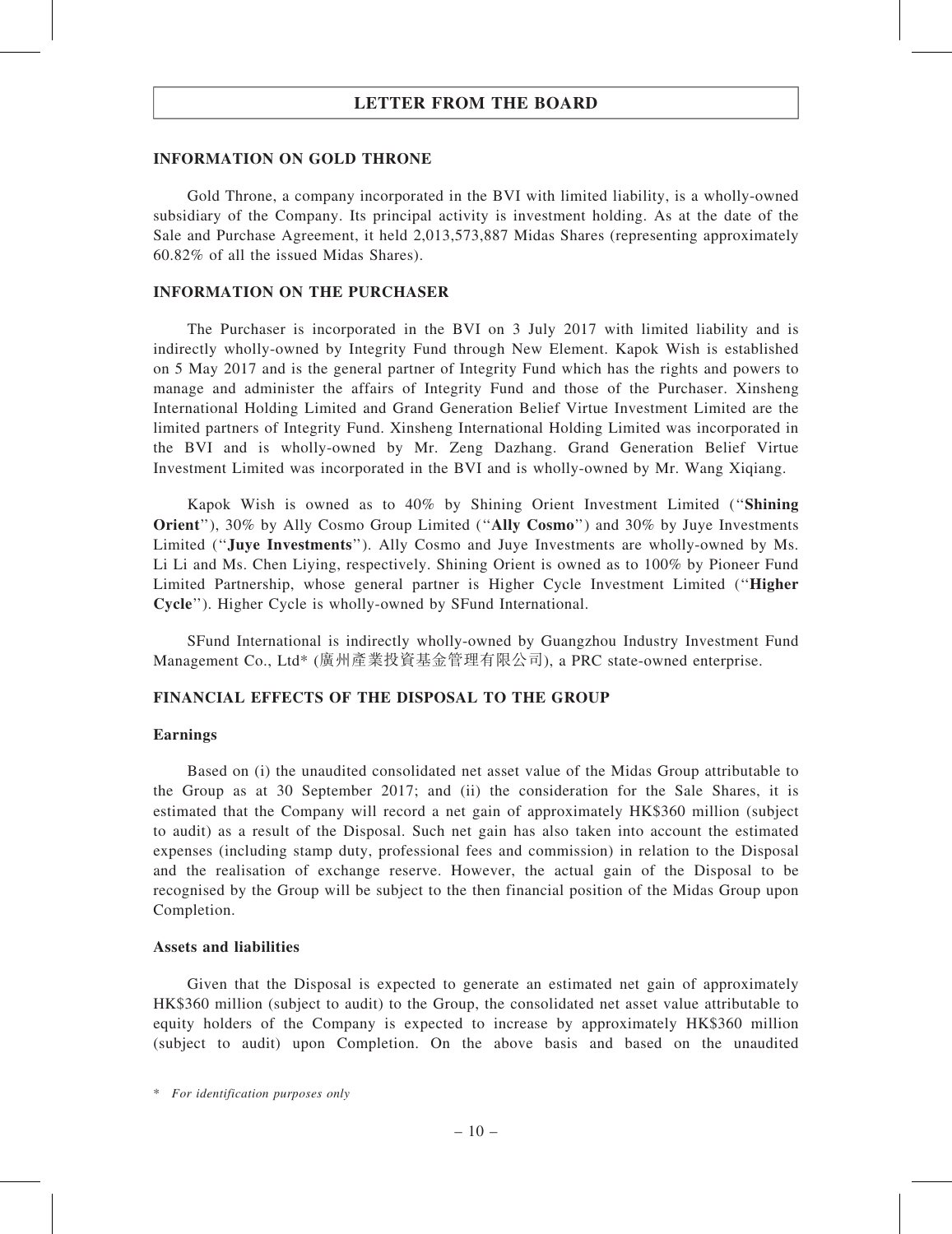consolidated financial statements of the Group as at 30 September 2017 after taking into account the effect of inter-company eliminations, the consolidated total assets of the Group is expected to decrease by approximately HK\$24 million (subject to audit), the consolidated total liabilities of the Group is expected to decrease by approximately HK\$167 million (subject to audit) and the non-controlling interests of the Group is expected to decrease by approximately HK\$217 million (subject to audit) upon Completion. However, the actual impact of the Disposal to be recognised by the Group will be subject to the then financial position of the Midas Group upon Completion.

#### General

Shareholders and potential investors of the Company should note that the actual financial effects of the Disposal to the Group may be different from those of the above and can only be determined based on the then financial position of the Midas Group upon Completion (subject to audit).

#### USE OF PROCEEDS

The net cash proceeds from the Disposal, after deducting the estimated expenses in relation to the Disposal, amounted to approximately HK\$765 million. The Company intends to apply the proceeds from the Disposal as to approximately HK\$100 million for the purposes of general working capital and as to the remaining approximately HK\$665 million for the development of existing businesses of the Group, including, *inter alia*, land acquisitions and property/hotel investments. However, as at the Latest Practicable Date, the Group has not yet identified any specific investment opportunity.

#### REASONS FOR AND BENEFITS OF THE DISPOSAL

Upon Completion, the Group is principally engaged in property development, investment and trading, hotel operation and management, development and operation of cemetery, manufacturing, sales and trading of home finishing products, watch components and merchandises, securities investment and trading, money lending business and information technology business.

The Board is of the opinion that the Disposal would enable the Group to (i) simplify its group structure; (ii) generate a net gain of approximately HK\$360 million; and (iii) realise net cash proceeds of approximately HK\$765 million which could increase its working capital, improve its liquidity and strengthen its overall financial position and to facilitate its future development should suitable opportunities arise including, *inter alia*, land acquisitions and property/hotel investments.

Having taken into account the above factors, the Directors (including the independent non-executive Directors) are of the view that the terms of the Disposal are fair and reasonable and on normal commercial terms and the Disposal is in the interests of the Company and the Shareholders as a whole.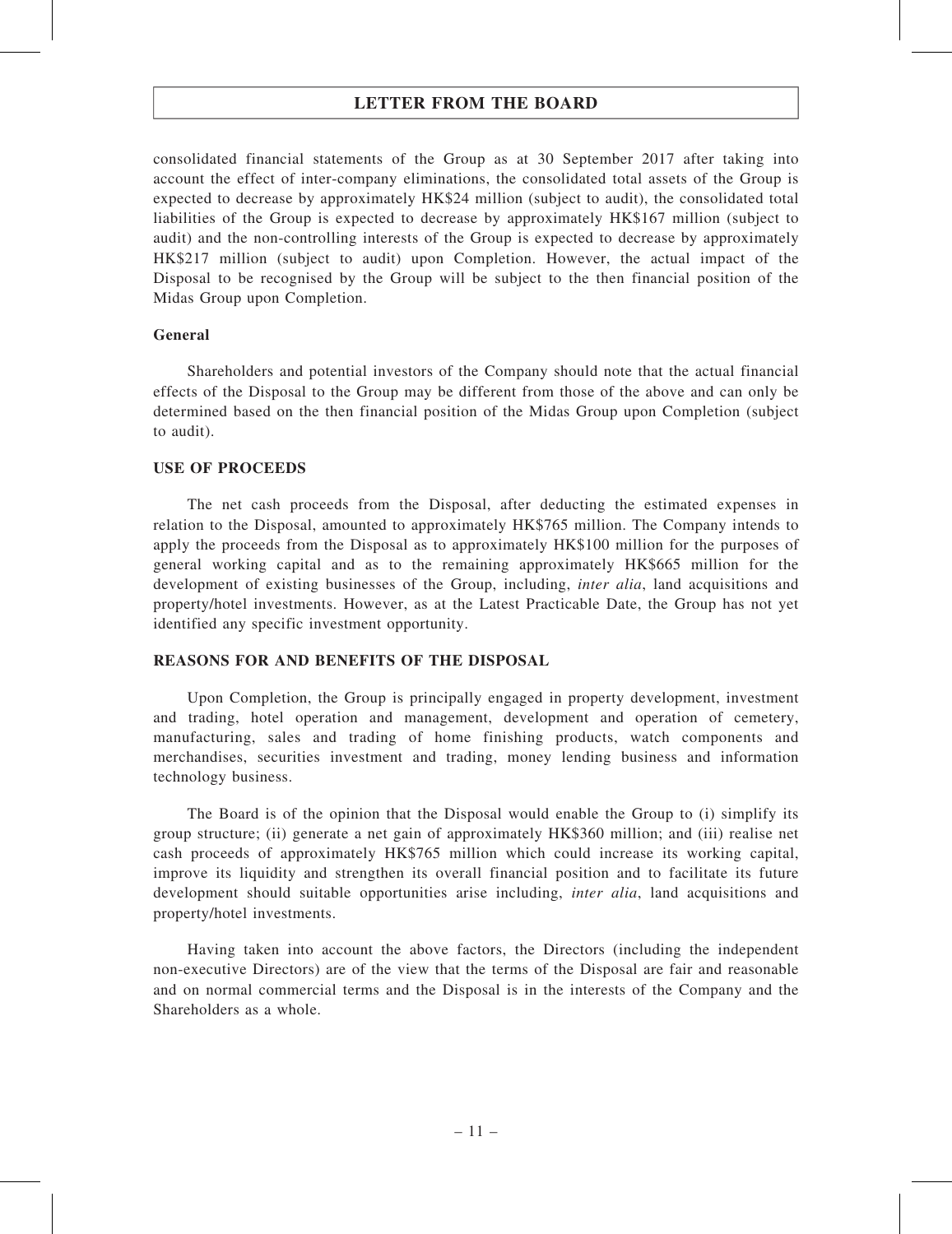#### LISTING RULES IMPLICATIONS

As the highest applicable percentage ratio (as defined under the Listing Rules) in respect of the Disposal is above 25% but less than 75%, the Disposal constitutes a major transaction for the Company and is therefore subject to the notification, announcement and shareholders' approval requirements under Chapter 14 of the Listing Rules.

To the best of the knowledge, information and belief of the Directors having made all reasonable enquiries, none of the Shareholders has a material interest in the Disposal. Accordingly, no Shareholders would be required to abstain from voting if the Company were to convene a general meeting for approving the Disposal. Pursuant to Rule 14.44 of the Listing Rules, in lieu of holding a general meeting, shareholders' written approval has been obtained on the date of the Sale and Purchase Agreement from Evergain Holdings Limited (''EHL''), Hilltop Assets Limited ("HAL") and H.K. International Limited ("HKIL"), being a closely allied group of Shareholders which, as at the date of the Sale and Purchase Agreement, held 742,285,332, 76,003,017 and 207,608,072 Shares respectively, representing a total of approximately 61.2% of the entire issued share capital of the Company, approving the Disposal. EHL is a company wholly-owned by Mr. Alan Chuang Shaw Swee ("Mr. Chuang"), the chairman and an executive Director of the Company. HAL is a company wholly-owned by Mrs. Siu Chuang Siu Suen (''Mrs. Siu''), a sister of Mr. Chuang. The Shares held by HKIL are held on trust for a discretionary trust of which Mr. Chuang and Mrs. Siu are discretionary objects. As such, the Company is not required to convene a special general meeting for this purpose.

#### ADDITIONAL INFORMATION

Your attention is drawn to the additional information contained in the appendices to this circular.

> By order of the Board of Chuang's Consortium International Limited Albert Chuang Ka Pun Vice Chairman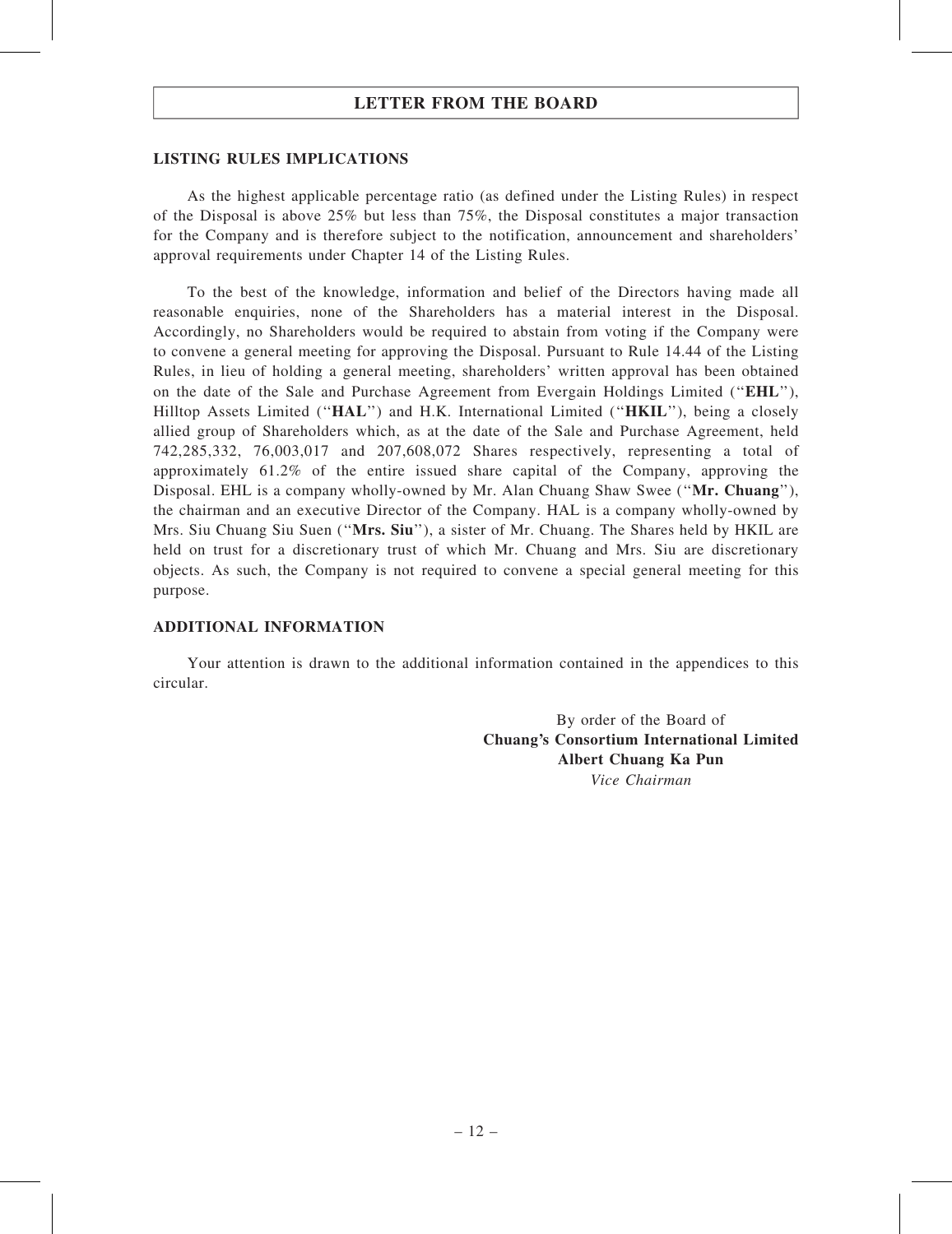### 1. CONSOLIDATED FINANCIAL INFORMATION OF THE GROUP

The consolidated financial statements of the Group, together with the accompanying notes, for each of the three years ended 31 March 2015, 2016 and 2017 and for the six months ended 30 September 2017 are disclosed in the annual reports of the Company for the financial years ended 31 March 2015 (pages 87 to 173), 31 March 2016 (pages 84 to 177) and 31 March 2017 (pages 110 to 205) and the interim report of the Company for the six months ended 30 September 2017 (pages 36 to 64), respectively, and are incorporated by reference into this circular.

The said annual reports and the interim report of the Company are available on the Company's website at www.chuangs-consortium.com and website of the Stock Exchange at www.hkexnews.hk through the links below:

http://www.hkexnews.hk/listedco/listconews/SEHK/2015/0729/LTN20150729201.pdf

http://www.hkexnews.hk/listedco/listconews/SEHK/2016/0728/LTN20160728524.pdf

http://www.hkexnews.hk/listedco/listconews/SEHK/2017/0727/LTN20170727495.pdf

http://www.hkexnews.hk/listedco/listconews/SEHK/2017/1214/LTN20171214329.pdf

# 2. INDEBTEDNESS STATEMENT

As at the close of business on 30 November 2017, being the latest practicable date for the purpose of this indebtedness statement prior to the printing of this circular, the Group had aggregate outstanding borrowings of approximately HK\$6,311.5 million, comprising bank borrowings of approximately HK\$6,261.1 million of which approximately HK\$5,584.1 million was secured by fixed charges on certain assets of the Group, including property, plant and equipment, investment properties, leasehold lands and land use rights, properties for/under development, properties for sale, trade debtors and financial assets at fair value through profit or loss with an aggregate carrying value of approximately HK\$10,334.5 million, and unsecured borrowings from non-controlling shareholders of approximately HK\$50.4 million.

As at 30 November 2017, the Company provided a guarantee of approximately HK\$165.6 million for the banking facilities granted to a joint venture, and the Group provided guarantee of approximately HK\$342.1 million to banks for mortgage loans made by the banks to the purchasers of properties sold by the Group in the PRC.

Save as aforesaid or otherwise disclosed herein, and apart from intra-group liabilities and normal trade payables in the normal course of business, at the close of business on 30 November 2017, the Group did not have any other loan capital issued and outstanding or agreed to be issued, bank overdrafts, loans or other similar indebtedness, liabilities under acceptances (other than normal trade bills) or acceptance credits, debentures, mortgages, charges, hire purchase commitments, guarantees or other material contingent liabilities.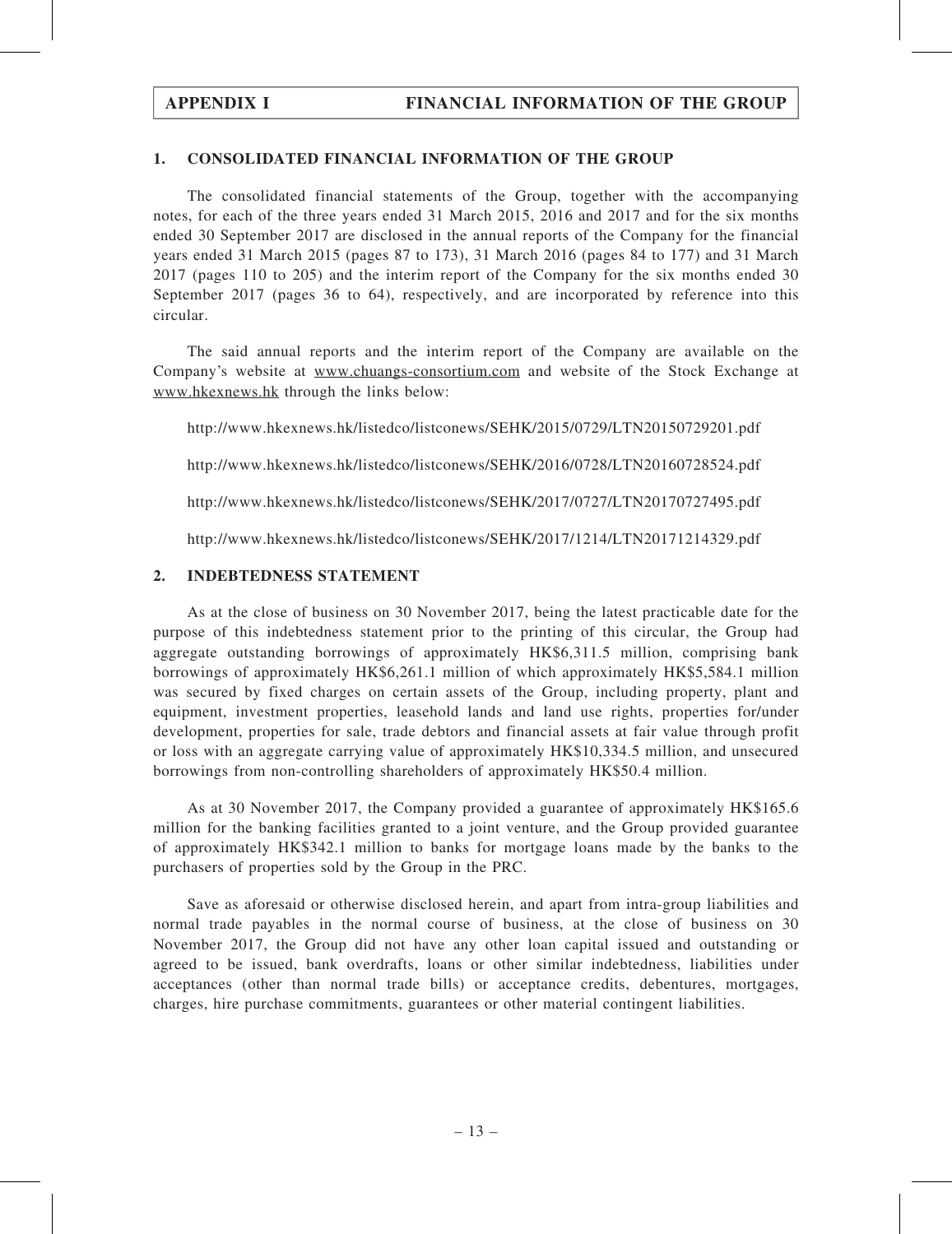#### 3. MATERIAL ADVERSE CHANGE

The Directors confirmed that there was no material adverse changes in the financial or trading position or prospects of the Group since 31 March 2017 (being the date to which the latest published audited consolidated financial statements of the Group had been made up) up to the Latest Practicable Date.

### 4. WORKING CAPITAL STATEMENT

The Directors, after due and careful enquiry, are of the opinion that, after taking into account the financial resources presently available to the Group including the internally generated funds, the currently available facilities and the effects of the Disposal, and in the absence of unforeseen circumstances, the Group has sufficient working capital for its normal business for at least the next twelve months from the date of this circular.

### 5. FINANCIAL AND TRADING PROSPECTS OF THE REMAINING GROUP

As for the property investment and development, and hotel business, the Remaining Group will continue to take steps (including implementation of upgrading works, reshuffling of tenant mix to attract higher quality tenants, improvement of quality of management services, etc.) to further enhance rental yield and return of its investment and hotel properties in Hong Kong, the United Kingdom, Malaysia, Taiwan and the PRC, and to unlock the stored value of the Remaining Group's development projects in Hong Kong, the PRC, Vietnam and Mongolia by speeding up their development and sales in accordance with local market conditions.

As for the cemetery business in the PRC, with the increase in demand of prestigious grave plots and niches due to the growth of aged population in the PRC, coupled with the improvement in infrastructure in nearby area, the Remaining Group is confident that this investment will be rewarding in the long-term.

As for the securities investment and trading business, the Remaining Group will continue to invest in high yield bonds, which is a great tool to generate steady income stream, and will monitor the performance of the portfolio from time to time.

As can be seen from the analysis shown in the sections headed ''Financial effects of the Disposal to the Group'' and ''Reasons for and benefits of the Disposal'' in the letter from the Board, the net asset value and the financial position of the Remaining Group would be enhanced following completion of the Disposal, which is beneficial to the long-term development of the Remaining Group. Furthermore, the completion of the Disposal would also facilitate the Remaining Group to look for new business opportunities, including, inter alia, land acquisitions and property/hotel investments, should opportunities arise.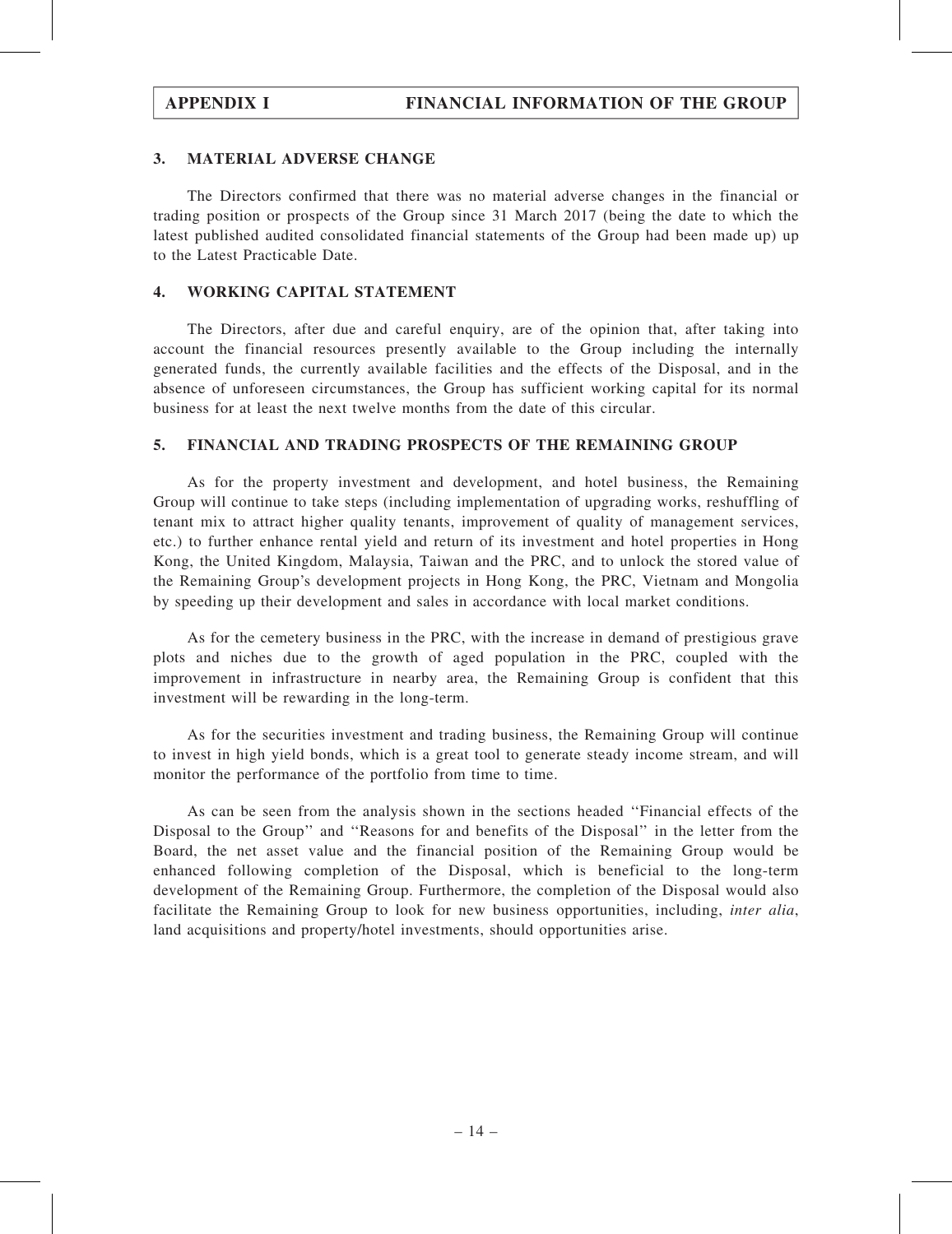#### 1. RESPONSIBILITY STATEMENT

This circular, for which the Directors collectively and individually accept full responsibility, includes particulars given in compliance with the Listing Rules for the purpose of giving information with regard to the Company. The Directors, having made all reasonable enquiries, confirm that to the best of their knowledge and belief, the information contained in this circular is accurate and complete in all material respects and not misleading or deceptive, and there are no other matters the omission of which would make any statement herein or this circular misleading.

#### 2. DISCLOSURE OF INTERESTS

#### Interests of Directors

As at the Latest Practicable Date, the interests and short positions of the Directors or chief executive of the Company in the shares, underlying shares or debentures of the Company or any of its associated corporations (within the meaning of Part XV of the SFO) which were required (a) to be notified to the Company and the Stock Exchange pursuant to Divisions 7 and 8 of Part XV of the SFO (including interests and short positions which they were taken or deemed to have under such provisions of the SFO); or (b) pursuant to section 352 of the SFO, to be entered in the register referred to therein; or (c) pursuant to the Model Code for Securities Transactions by Directors of Listed Issuers as set out in Appendix 10 to the Listing Rules (''Model Code'') to be notified to the Company and the Stock Exchange, were as follows:

(a) Interest in the Company

| <b>Name</b>                                       | Nature of<br>interest | Number of<br><b>Shares</b> | Percentage of<br>shareholding |
|---------------------------------------------------|-----------------------|----------------------------|-------------------------------|
| Mr. Chuang                                        | Note 1                | 963, 281, 404              | 57.43                         |
| Mr. Albert Chuang Ka Pun<br>("Mr. Albert Chuang") | Beneficial owner      | 1.299.678                  | 0.08                          |

(b) Interest in Chuang's China Investments Limited (''Chuang's China'')

| <b>Name</b>                                                  | Nature of<br>interest | Number of<br>shares | Percentage of<br>shareholding |
|--------------------------------------------------------------|-----------------------|---------------------|-------------------------------|
| Mr. Chuang                                                   | <i>Notes</i> $2 & 4$  | 1,426,074,923       | 60.71                         |
| Mrs. Candy Kotewall<br>Chuang Ka Wai<br>("Ms. Candy Chuang") | Beneficial owner      | 1,255,004           | 0.05                          |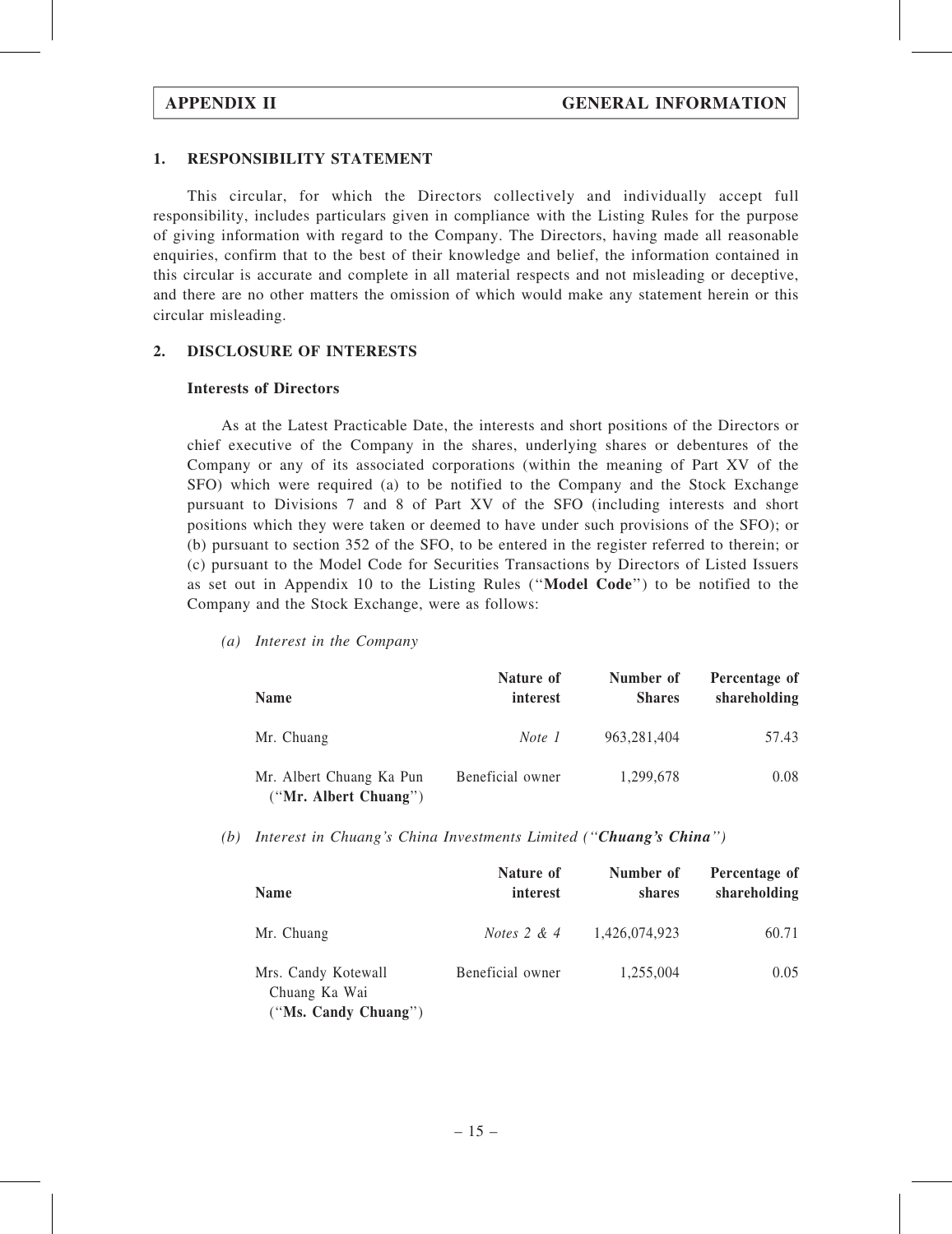(c) Interest in Treasure Auctioneer International Limited (''Treasure'')

| <b>Name</b> | Nature of     | Number of     | Percentage of |
|-------------|---------------|---------------|---------------|
|             | interest      | <b>shares</b> | shareholding  |
| Mr. Chuang  | Notes $3 & 4$ | 800,000       | 80.00         |

 $Note:$ 

- 1. Such interests comprised 755,673,332 Shares owned by EHL, a company beneficially owned by Mr. Chuang, and the remaining interests arose as a result of Mr. Chuang being a discretionary object of a discretionary trust, the trustee of which held 207,608,072 Shares. Mr. Chuang, Mr. Albert Chuang, Mr. Chong Ka Fung and Ms. Candy Chuang are directors of EHL.
- 2. Such interests are held by Profit Stability Investments Limited (''PSL''), a wholly-owned subsidiary of the Company.
- 3. Such interests comprised 550,000 shares in Treasure owned by a corporation beneficially owned by Mr. Chuang and 250,000 shares in Treasure beneficially owned by a whollyowned subsidiary of Chuang's China. Chuang's China is a subsidiary of the Company.
- 4. Mr. Chuang is entitled to exercise or control the exercise of one third or more of the voting power in general meetings of the Company.

Save as disclosed above, as at the Latest Practicable Date, none of the Directors nor the chief executive of the Company had or was deemed to have any interests or short positions in the shares, underlying shares or debentures of the Company or its associated corporations (within the meaning of Part XV of the SFO) which were required (a) to be notified to the Company and the Stock Exchange pursuant to Divisions 7 and 8 of Part XV of the SFO (including interests or short positions which they are taken or deemed to have under such provisions of the SFO); or (b) pursuant to section 352 of the SFO, to be entered in the register referred to therein; or (c) pursuant to the Model Code to be notified to the Company and the Stock Exchange.

#### Interests of substantial Shareholders in the Company and interests of substantial shareholders in other members of the Group

As at the Latest Practicable Date, so far as is known to any Director or chief executive of the Company, the following persons (other than a Director or chief executive of the Company) had, or were deemed or taken to have interests or short positions in the Shares or underlying Shares which would fall to be disclosed to the Company and the Stock Exchange under the provisions of Divisions 2 and 3 of Part XV of the SFO or, who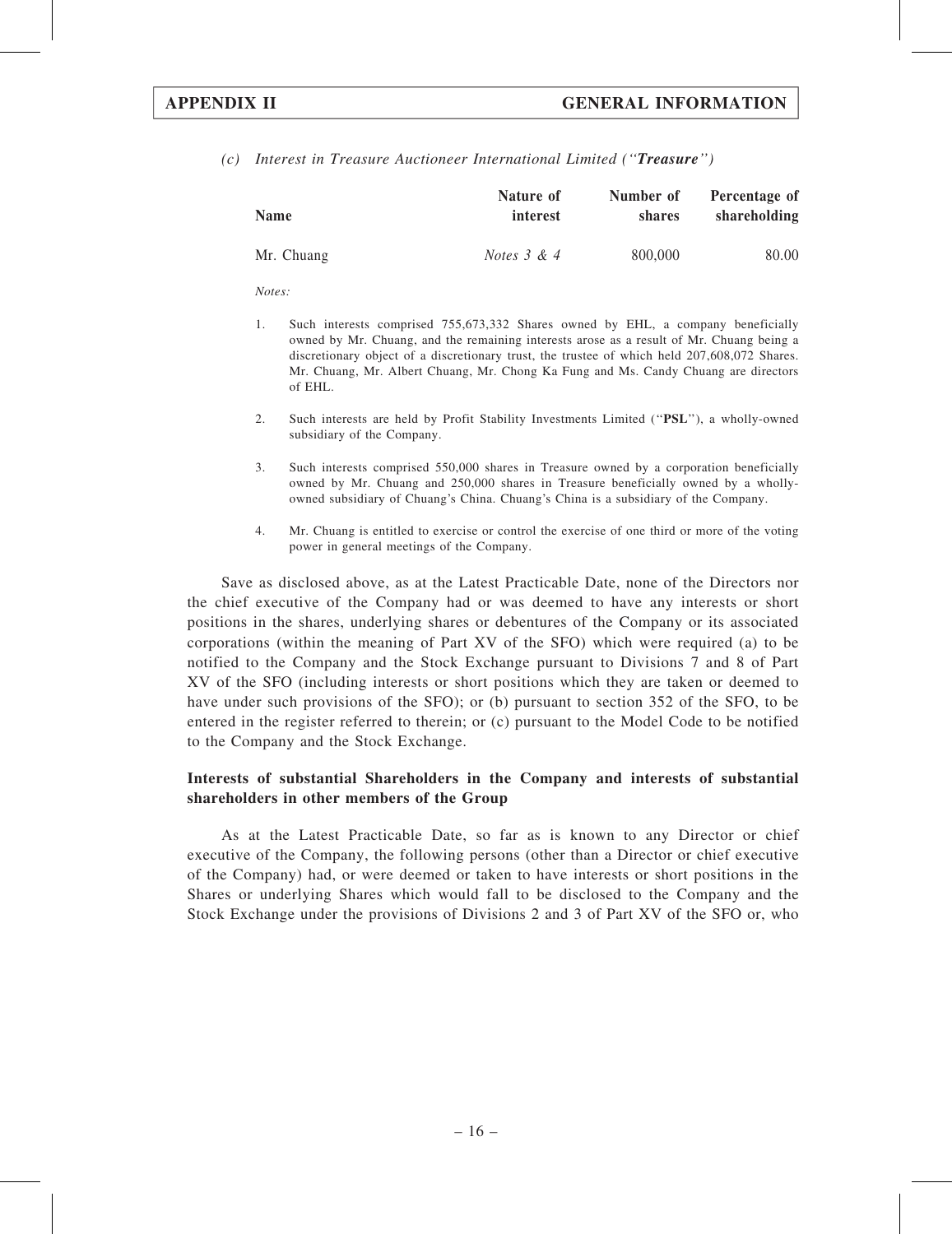were, directly or indirectly, interested in 10% or more of the issued voting shares of any other member of the Group or had any option in respect of such capital:

(a) Long positions in the Shares

| <b>Name</b>           | Nature of<br>interest       | Number of<br><b>Shares</b> | Percentage of<br>shareholding |
|-----------------------|-----------------------------|----------------------------|-------------------------------|
| <b>EHL</b>            | Beneficial owner,<br>Note 1 | 755,673,332                | 45.06                         |
| Mrs. Chong Ho Pik Yu  | Note 2                      | 755,673,332                | 45.06                         |
| Madam Chuang Shau Har | Note 3                      | 208, 353, 709              | 12.42                         |
| Mr. Lee Sai Wai       | Note 4                      | 208, 353, 709              | 12.42                         |

Notes:

- 1. EHL is beneficially owned by Mr. Chuang.
- 2. Such interests arose by attribution through her spouse, Mr. Chuang.
- 3. Interests in 207,608,072 Shares arose as a result of Madam Chuang Shau Har being the trustee and a discretionary object of a discretionary trust which owned such Shares. The remaining interests in 745,637 Shares arose by attribution through her spouse, Mr. Lee Sai Wai.
- 4. Interests in 207,608,072 Shares arose by attribution through his spouse, Madam Chuang Shau Har, whose interests have been mentioned in Note 3 above. The remaining interests in 745,637 Shares are beneficially owned by Mr. Lee Sai Wai.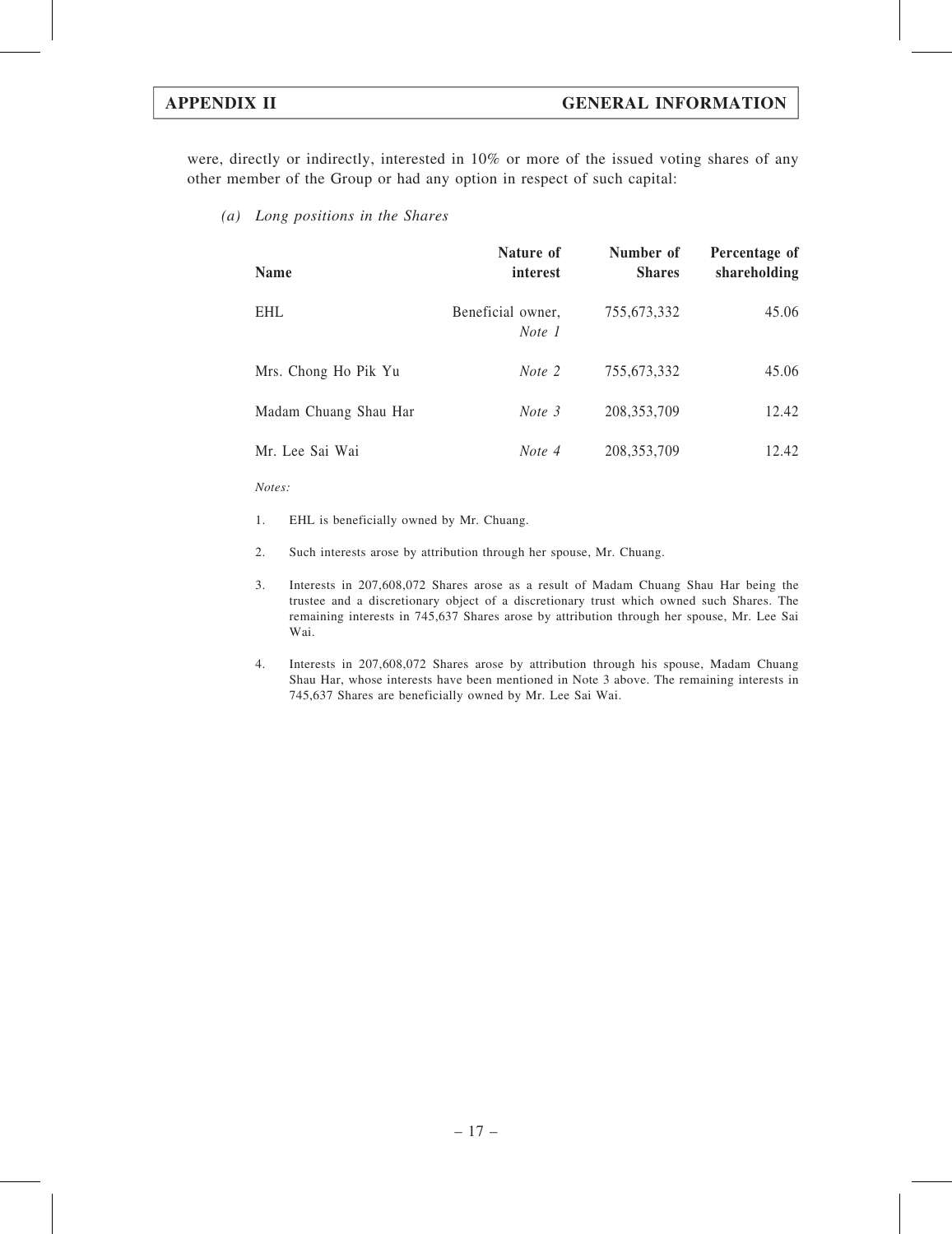(b) Long positions in other members of the Group

|                                                                             |                                                      | Approximate<br>percentage held<br>by the substantial<br>shareholder in the |
|-----------------------------------------------------------------------------|------------------------------------------------------|----------------------------------------------------------------------------|
| Name of non-wholly-owned<br>subsidiary of the Company                       | Name of substantial<br>shareholder                   | subsidiary of the<br>Company                                               |
| Sintex Nylon And Cotton Products<br>(Pte) Limited                           | Mr. Cheung Loon Hoi                                  | 11.8                                                                       |
| Gold Capital Profits Limited                                                | Mr. Fan Xiao Han                                     | 14.6                                                                       |
| Noble Century Investment Limited                                            | Mr. Fan Xiao Han                                     | 10                                                                         |
| Hunan Han Ye Real Estate<br>Development Company Limited*<br>(湖南漢業房地產開發有限公司) | Miss Zhou Chang Chun                                 | 10                                                                         |
| Dragon Rich Investments Limited                                             | Lawdion Investments<br>Limited                       | 15                                                                         |
| Xiamen Mingjia Binhai Resort<br>Company Limited*<br>(廈門佲家濱海度假村有限公司)         | Xiamen Tourism Group<br>Limited*<br>(廈門旅遊集團有限<br>公司) | 30                                                                         |
| Profitable Industries Limited                                               | China Utilities Limited                              | 12.5                                                                       |

\* For identification purposes only

Save as disclosed above, the Directors and the chief executive of the Company are not aware of any person (other than a Director or chief executive of the Company) who, as at the Latest Practicable Date, had an interest or short position in the Shares or underlying Shares which fall to be disclosed to the Company and the Stock Exchange under the provisions of Divisions 2 and 3 of Part XV of the SFO, or who were, directly or indirectly interested in 10% or more of the issued voting shares of any member of the Group or had any option in respect of such capital.

#### Interests in contract or arrangement

As at the Latest Practicable Date, none of the Directors was materially interested in any subsisting contract or arrangement entered into by any member of the Group which was significant in relation to the business of the Group as a whole.

### Interests in assets

As at the Latest Practicable Date, none of the Directors had any interest, direct or indirect, in any assets which had been, since 31 March 2017, being the date to which the latest published audited financial statements of the Company were made up, acquired or disposed of by or leased to any member of the Group, or are proposed to be acquired or disposed of by or leased to any member of the Group.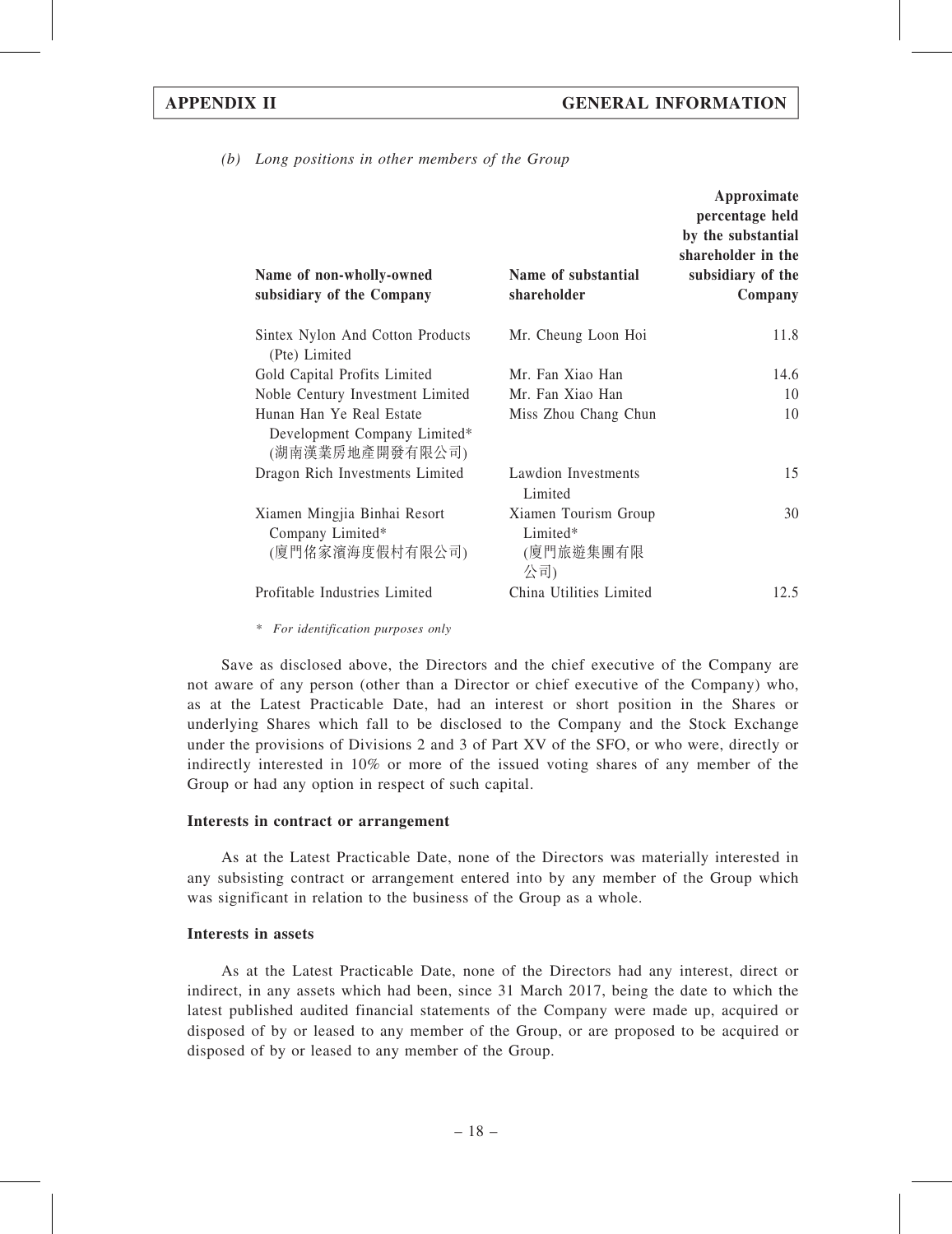#### Service contracts

As at the Latest Practicable Date, none of the Directors had entered into, or proposed to enter into, any service contract with the Company or any other member(s) of the Group (excluding contracts expiring or which may be terminated by the Company within a year without payment of any compensation (other than statutory compensation)).

#### Interests in other competing business

Pursuant to Rule 8.10 of the Listing Rules, the Company discloses that Mr. Chuang, Mr. Albert Chuang, Mr. Chong Ka Fung and Ms. Candy Chuang hold equity interests and directorships in certain private companies which are engaged in the businesses of luxurious residential property investment in Hong Kong and securities investment and trading. Mr. Richard Hung Ting Ho is a non-executive director of CNT Group Limited, a company whose issued shares are listed on the Stock Exchange, the principal activities of which include property investment in Hong Kong and the PRC.

Save as disclosed above, as at the Latest Practicable Date, to the best knowledge and belief of the Directors after having made all reasonable enquiries, none of the Directors and their respective close associates were considered to have any interests in businesses which competed or were likely to compete, either directly or indirectly, with the businesses of the Group.

#### 3. LITIGATION

As at the Latest Practicable Date, there was no litigation or claim of material importance known to the Directors to be pending or threatened against any member of the Group.

#### 4. MATERIAL CONTRACTS

The following contracts (not being contracts entered into in the ordinary course of business of the Group) had been entered into by members of the Group within the two years immediately preceding the Latest Practicable Date and are or may be material:

- (a) the underwriting agreement dated 17 March 2016 (the ''Underwriting Agreement'') entered into between Chuang's China and Kingston Securities Limited in relation to the issue of 810,571,772 new shares of Chuang's China by way of rights issue to the shareholders of Chuang's China (the "Rights Issue") for subscription on the terms set out in the Underwriting Agreement and the prospectus document of Chuang's China dated 7 April 2016;
- (b) the irrevocable undertaking dated 17 March 2016 granted by PSL, a wholly-owned subsidiary of the Company, in favour of Chuang's China under which PSL agreed, amongst other things, to accept and subscribe for in full of its entitlement under the Rights Issue, details of which were set out in the announcement of the Company dated 17 March 2016;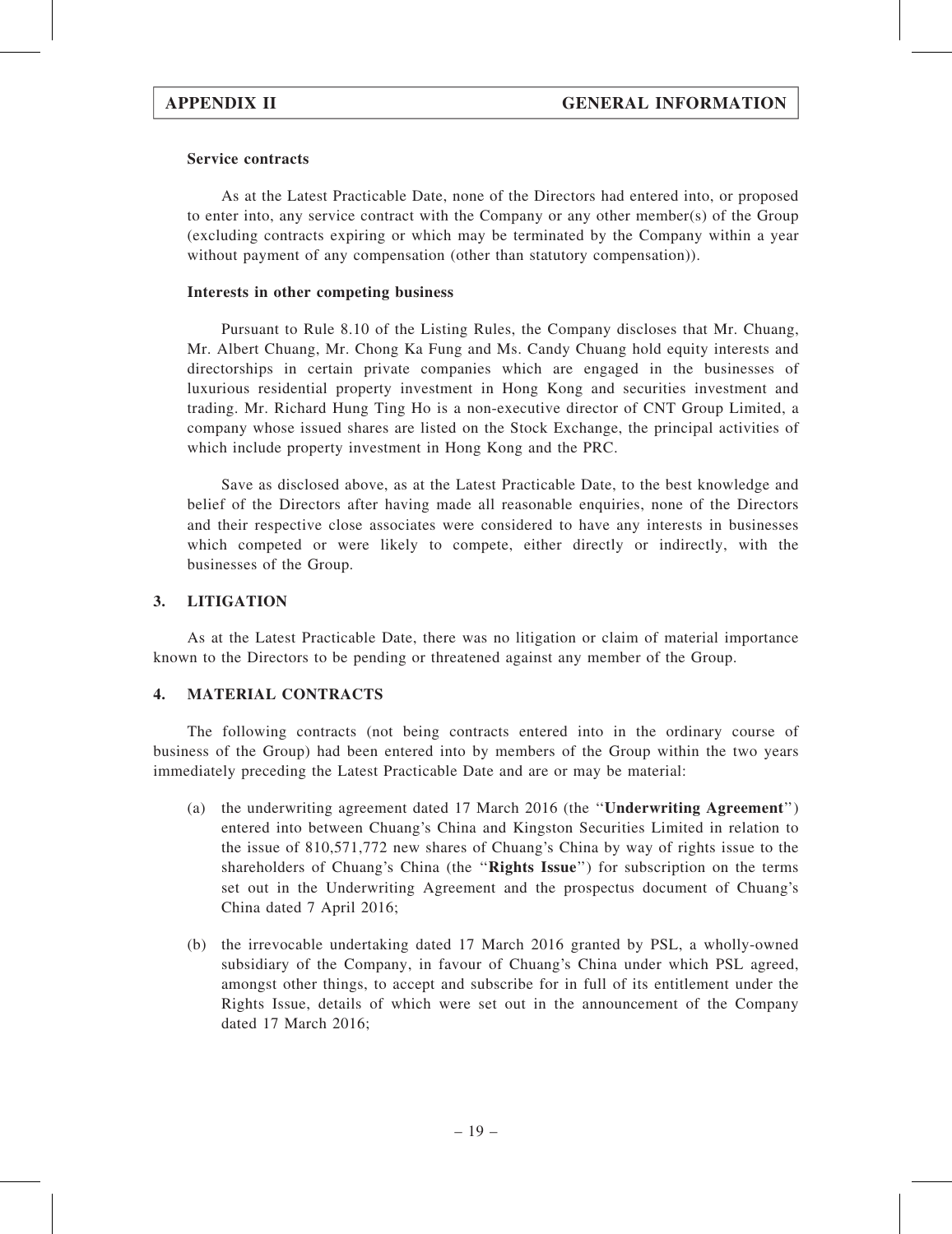- (c) the agreement dated 24 March 2016 entered into between Chuang's Credit Limited (''CCL''), an indirect wholly-owned subsidiary of the Company, and Ever Turbo Investment Limited (''ETIL'') for the provision of financial assistance by CCL to ETIL in the amount of HK\$157 million for the purpose of financing ETIL to complete the acquisition of a property from the Group, details of which were set out in the announcement of the Company dated 24 March 2016;
- (d) the agreement dated 9 June 2016 entered into between Romantic Ltd (''Romantic''), an indirect wholly-owned subsidiary of the Company, the Company, Chen Family Assets Management Company Limited (''CFAML'') and Mr. Chen Hong Tian for the disposal by Romantic to CFAML of the entire issued share capital of, and the shareholder's loan owing by, Chateau 15 Investments Limited for a consideration of HK\$2,100 million (subject to adjustments), details of which were set out in the announcement and the circular of the Company dated 15 June 2016 and 20 July 2016 respectively;
- (e) the sale and purchase agreement dated 25 August 2016 entered into between Chuang's China Realty Limited (''CCRL'', a wholly-owned subsidiary of Chuang's China), Chuang's China, View Glory Enterprises Limited (''View Glory'') and Angel View International Limited for the disposal by CCRL to View Glory of the entire issued share capital of, and the shareholder's loan owing by, Chuang's Development (Dong Guan) Limited for a consideration of approximately RMB1,330.4 million (subject to adjustment), details of which were set out in the announcement and the circular of the Company dated 28 August 2016 and 26 September 2016 respectively;
- (f) the sale and purchase agreement dated 4 November 2016 entered into between Noble Title Limited, an indirect wholly-owned subsidiary of Chuang's China, and Standard Life Assurance Limited for the acquisition of a commercial property at London, United Kingdom for a consideration of approximately GBP79.0 million, details of which were set out in the announcement and the circular of the Company dated 6 November 2016 and 9 December 2016 respectively;
- (g) the sale and purchase agreements dated 5 January 2017 (the " $SP$  Agreement") entered into between Guangzhou Chuang's Investment Services Limited\* (廣州莊士 投資咨詢服務有限公司), currently an indirect wholly-owned subsidiary of Midas and an indirect wholly-owned subsidiary of Chuang's China as at the date of the SP Agreement, and Shenzhen Hui Cong Investment Limited\* (深圳市滙聰投資有限公 司) in relation to the disposal of an approximately  $3.1\%$  shareholding interest in Shenzhen Harmony Investment Funds Company Limited\* (深圳市同心投資基金股份  $\langle \hat{\triangle} \vec{\pi} \rangle$  for a consideration of RMB64.5 million, details of which were set out in the announcement of Chuang's China dated 5 January 2017;

<sup>\*</sup> For identification purposes only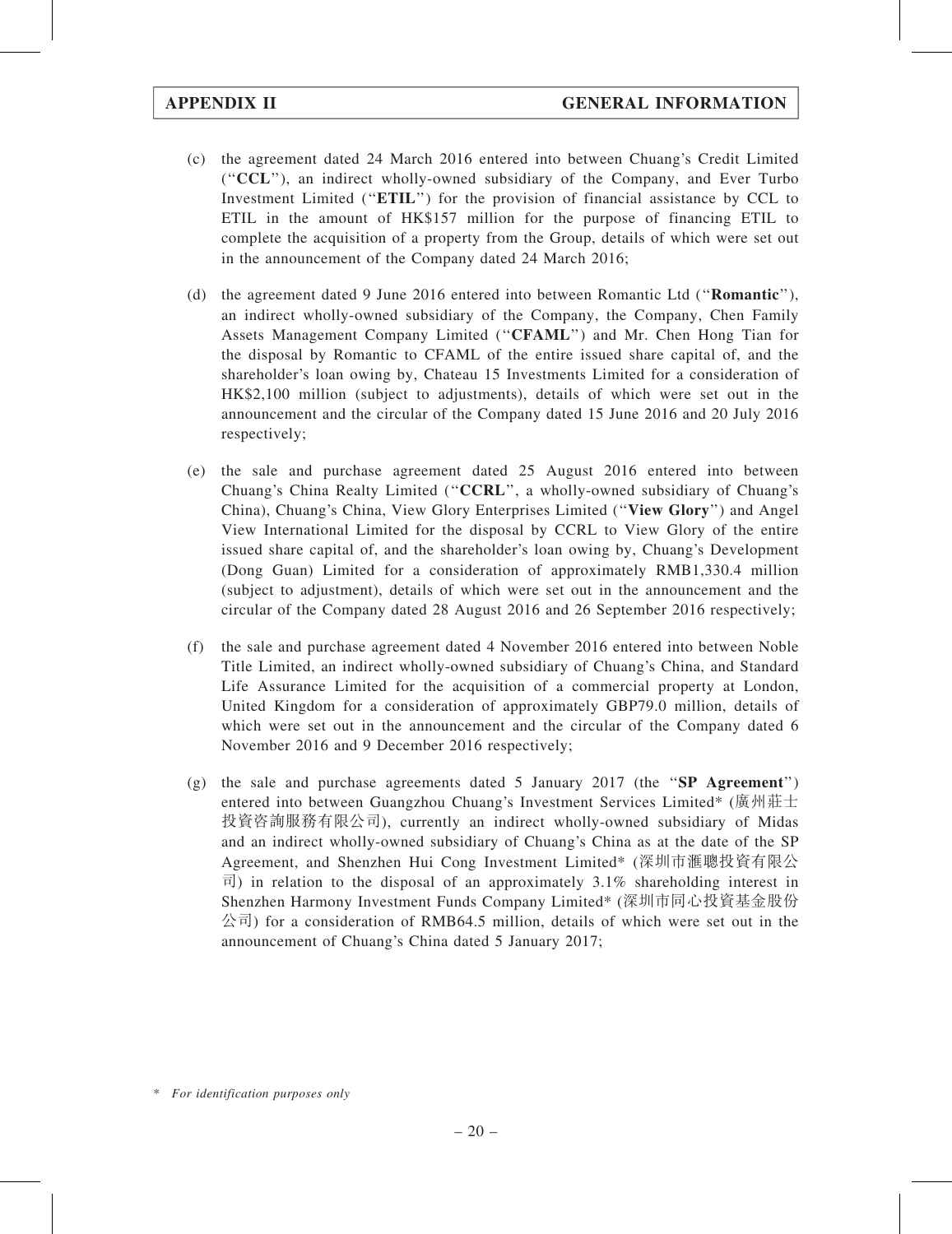- (h) the sale and purchase agreement dated 21 January 2017 entered into between Chuang's China and Midas in relation to the disposal by Midas to Chuang's China of the entire issued share capital of, and the shareholder's loan owing by, Fortune Wealth Consortium Limited, and the acquisition by Midas from Chuang's China of the entire issued share capital of, and the shareholders' loans owing by, Chuang's Development (Chengdu) Limited, Sino Success Limited and Ever Union Limited, details of which were set out in the joint announcement and the circulars of Chuang's China and Midas dated 22 January 2017 and 8 March 2017 respectively;
- (i) the agreement dated 12 April 2017 entered into between Easy Success Enterprises Limited, an indirect wholly-owned subsidiary of the Company, and Wing Tsan Cheong Investment Company Limited for the acquisition of Posco Building, Sham Shui Po, Kowloon for a consideration of HK\$301.2 million, details of which were set out in the announcement of the Company dated 12 April 2017;
- (j) the guarantee dated 30 June 2017 entered into by the Company and the joint venture partner, each as a guarantor in favour of the bank, to severally guarantee 50% of the repayment obligations of Ample Excellent Limited (a joint venture company formed for the purpose of developing and investing in a property project in Hong Kong) pursuant to the facility agreement entered into between the bank and the joint venture company, details of which were set out in the announcement of the Company dated 30 June 2017;
- (k) the sale and purchase agreement dated 6 July 2017 entered into between Midas and the Company for the acquisition by Midas from the Company of (i) the entire issued share capital of Hero Boom International Limited ("Hero Boom"); and (ii) the shareholder's loan owed by Hero Boom to its shareholder or the entire amount owed to Hero Boom by its shareholder, for a consideration of approximately HK\$253.5 million (subject to adjustments), details of which were set out in the joint announcement of the Company and Midas dated 6 July 2017 and the circular of Midas dated 4 August 2017;
- (l) the sale and purchase agreement dated 7 December 2017 entered into between Chuang's China and the Company for the acquisition by Chuang's China from the Company of the entire issued share capital of, and the shareholder's loan owing by, Winfred Investment Limited for a consideration of not more than MYR175 million (subject to adjustments), details of which were set out in the joint announcement of the Company and Chuang's China dated 7 December 2017; and
- (m) the Sale and Purchase Agreement.